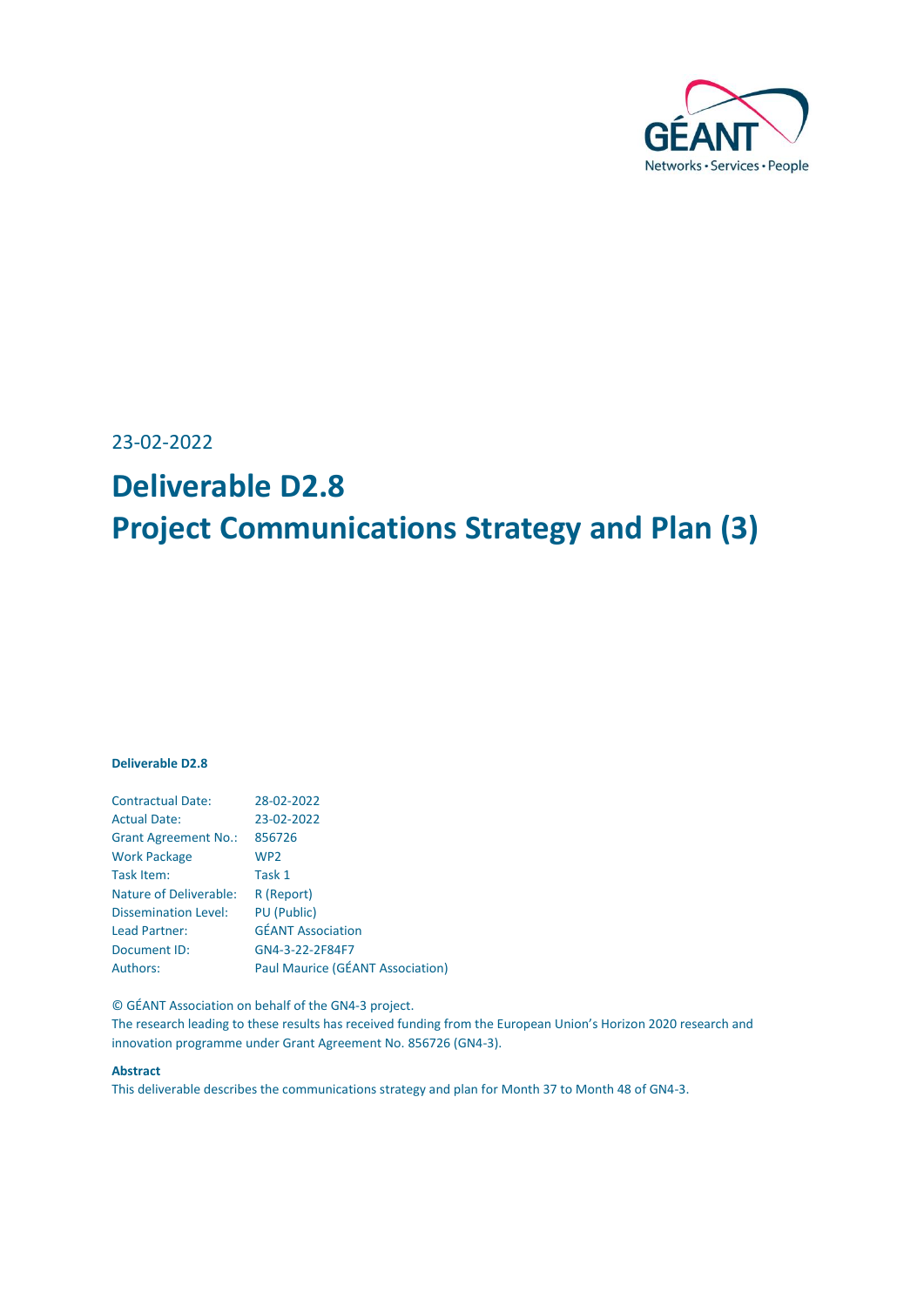

# **Table of Contents**

|                | <b>Executive Summary</b> |       |                                        |                |
|----------------|--------------------------|-------|----------------------------------------|----------------|
| $\mathbf{1}$   | Introduction             |       |                                        | $\overline{c}$ |
| $\overline{2}$ |                          |       | <b>Project Communications Strategy</b> | 3              |
| 3              |                          |       | <b>Project Communications Plan</b>     | 6              |
|                | 3.1                      |       | <b>Strategic Considerations</b>        | 6              |
|                |                          | 3.1.1 | Audiences                              | 6              |
|                |                          | 3.1.2 | Channels                               | 7              |
|                |                          | 3.1.3 | Messaging                              | 11             |
|                |                          | 3.1.4 | Stakeholder Engagement                 | 12             |
|                | 3.2                      |       | <b>Communications Plan</b>             | 14             |
| 4              |                          |       | Key Performance Indicators             | 23             |
| 5              | Conclusions              |       |                                        |                |
|                | Glossary                 |       |                                        | 25             |

# **Table of Figures**

| Figure 3.1: Twin track approach to messaging |  |
|----------------------------------------------|--|
|                                              |  |

# **Table of Tables**

| Table 3.1: Communication channels – audiences and approach | 10. |
|------------------------------------------------------------|-----|
| Table 3.2: Stakeholder impact analysis                     | 13  |
| Table 3.3: Communications plan                             | 22  |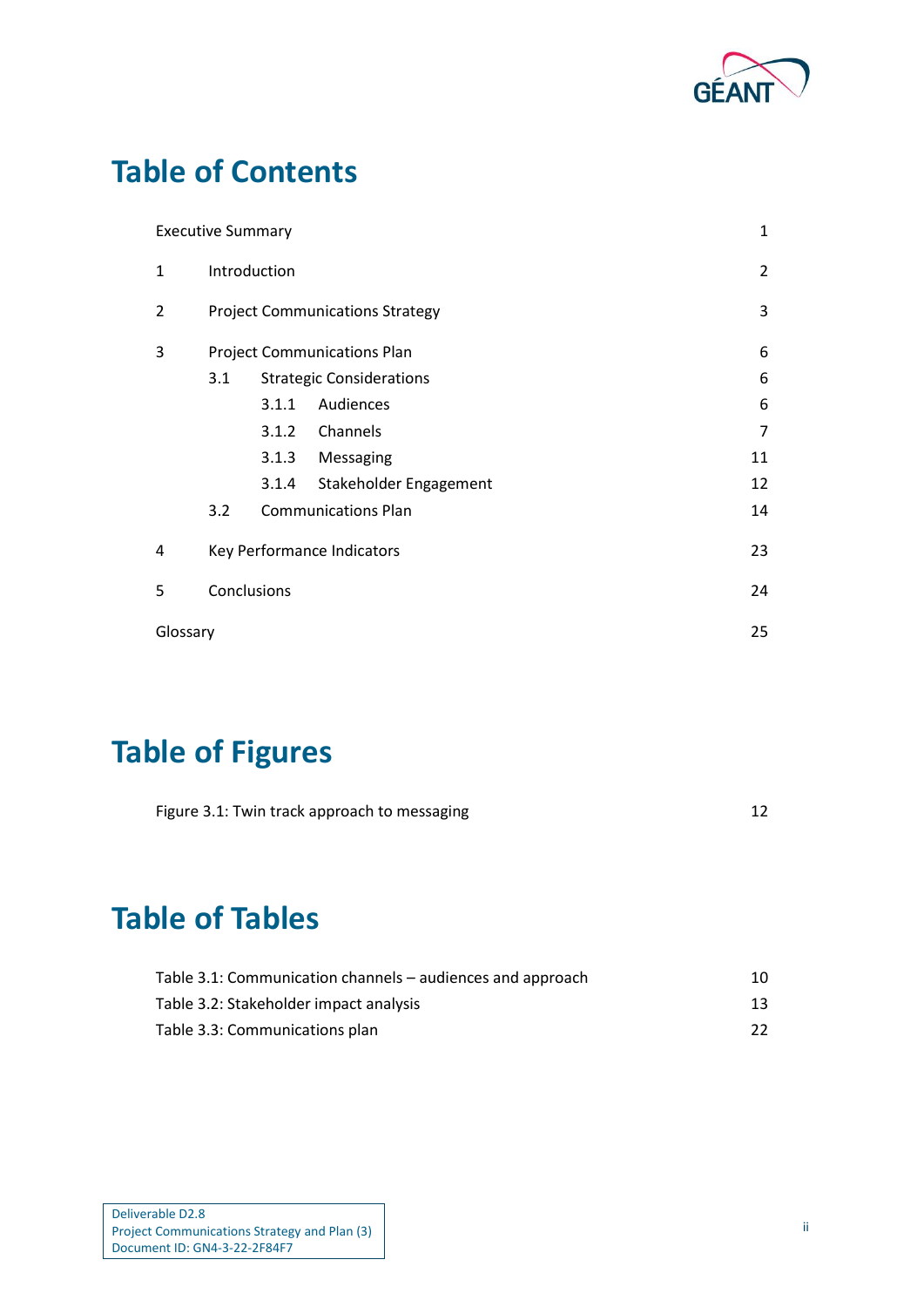

### <span id="page-2-0"></span>**Executive Summary**

This deliverable describes the communications strategy and plan for Month 37 to Month 48 of GN4- 3.

Continuing from the strong progress made in GN4-3 Period 2, the document provides the strategic context on which the communications strategy and plan are built and details the key communication aspects that were considered in devising the communications plan.

Actions identified in the plan will be tracked on an ongoing basis and their success measured against the key performance indicators set for the Task (Work Package 2 Marketing, Communications and Events, Task 1 Communications and Design). Progress towards objectives will be monitored and reported on a regular basis.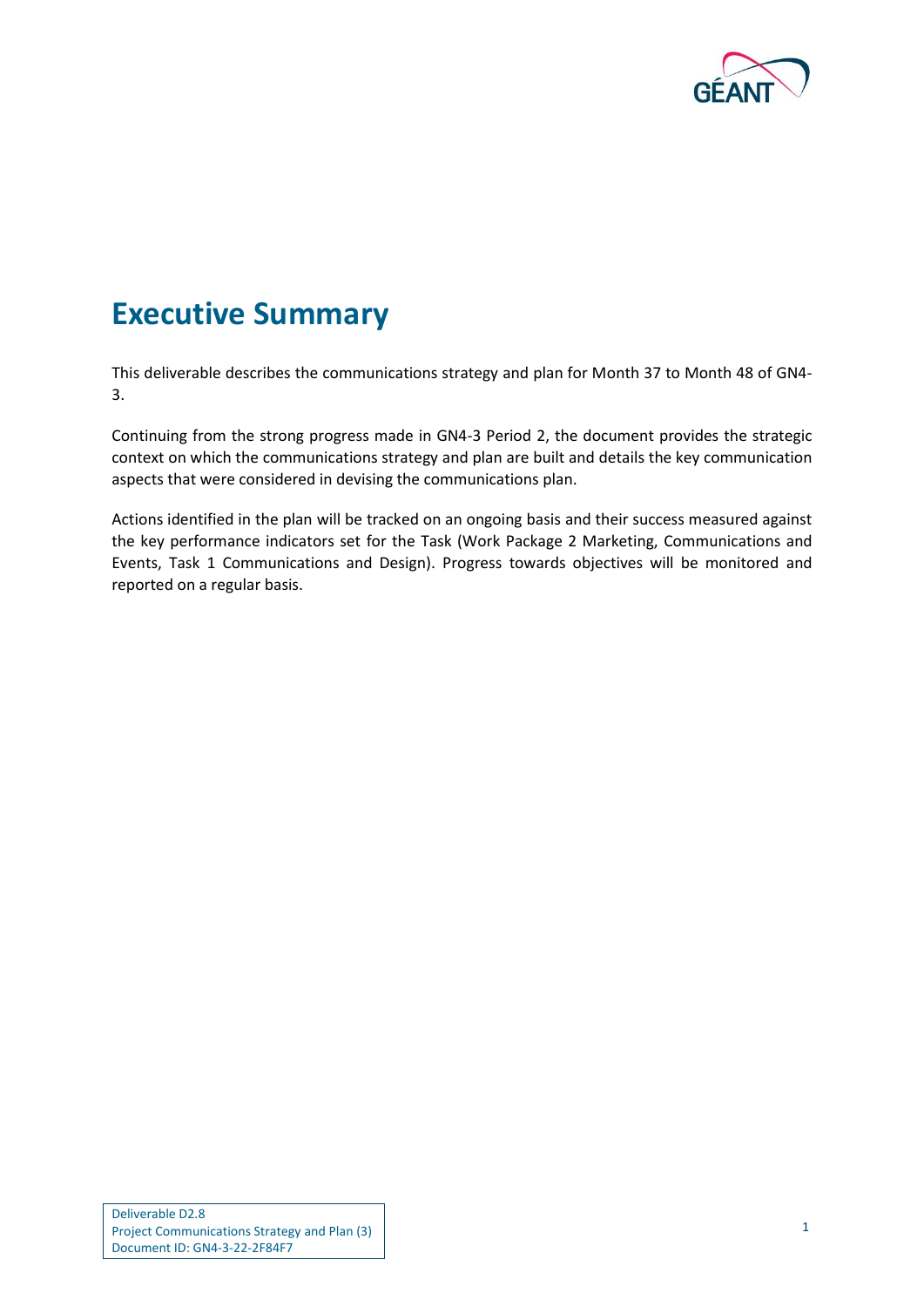

### <span id="page-3-0"></span>**<sup>1</sup> Introduction**

Informed by the goals set for GN4-3 and GN4-3N in the project's Description of Work (DoW), the marketing and communications strategy and plan continue to address the project's different stakeholders and their requirements, with integrated, consistent communications that target audiences through coordinated channels, with consistent messaging and impactful content.

Following the strategic direction set for GN4-3, this document sets out the communications strategy that Work Package 2 Marketing, Communications and Events, Task 1 Communications and Design has devised to progress and enhance the work it carried out in GN4-3 Periods 1 and 2 and which followed on from predecessor projects (see Sectio[n 2\)](#page-4-0).

The communications plan the Task has compiled is based on the communications strategy; key communication aspects as well as stakeholder impact were also considered in putting the plan together (see Section [3\)](#page-7-0).

To track progress against the communications plan, key performance indicators (KPIs) have been agreed, which the Task will monitor on a regular basis (see Section [4\)](#page-24-0).

The document concludes by summarising the key approaches required for the strategy and plan to succeed in meeting their objectives, and the areas where further growth and results are anticipated (see Section [5\)](#page-25-0).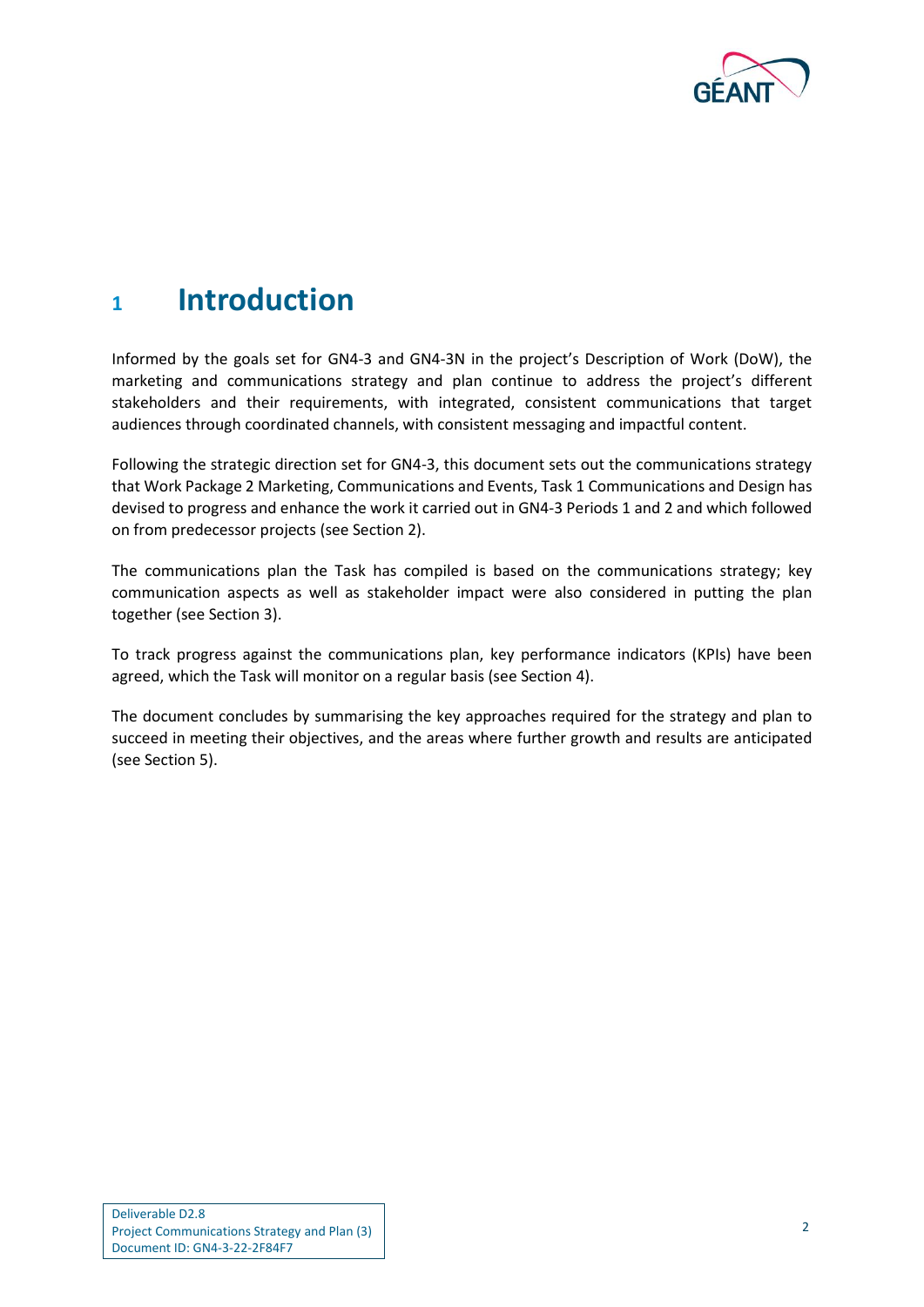

# <span id="page-4-0"></span>**<sup>2</sup> Project Communications Strategy**

The GN4-3 Description of Work (DoW) includes the following overarching Framework Partnership Agreement (FPA) objective:

*The overall FPA objective for the GÉANT Partnership is to contribute to the effective European Research Area by making Europe the best-connected region in the world. GÉANT must offer European researchers the network, communications facilities and application access that ensure the digital continuum necessary to allow them to conduct world-class research in collaboration with their peers around the world.*

GN4-3 continues to pursue this objective, together with a number of supplementary objectives that span the duration of the project. Of these, the following are relevant to project communications:

- *O3 Support the GÉANT partners in their mission to offer the research and education community the best e-infrastructure environment possible to further their research and education activities.*
- *O5 Engage and contribute with services and expertise to other EC programmes where relevant and feasible.*
- *O6 Maintain and strengthen GÉANT's position and reputation in other world regions.*

Informed by the above, the marketing communications strategy aims to raise awareness of the project, its activities and ambitions, as well as the network and services, and highlight the impact these have on the research and education community. This should be done through clear messaging and positioning statements, the production and publication of engaging content to address key stakeholders, and communication delivery through integrated, measurable and collaborative channels.

WP2's communications, marketing and events service has continued to develop and evolve over the years and has proved itself to be an effective and valuable resource. It is also responsible for building and maintaining the GÉANT name and reputation.

Over successive GÉANT projects, the WP2 team has established effective communication channels which maximise the reach of the messages and content to a wide range of GÉANT stakeholder communities. Examples include the GÉANT website and services microsites, the CONNECT family of channels (website, newsletter and magazine), event participation (e.g. ICT, ICRI, etc.) and joint promotional campaigns with National Research and Education Networks (NRENs), and a social media approach that targets all stakeholders. Furthermore, the TNC event organised by GÉANT and partner NRENs routinely attracts over 700 attendees, with several thousand watching streamed content online.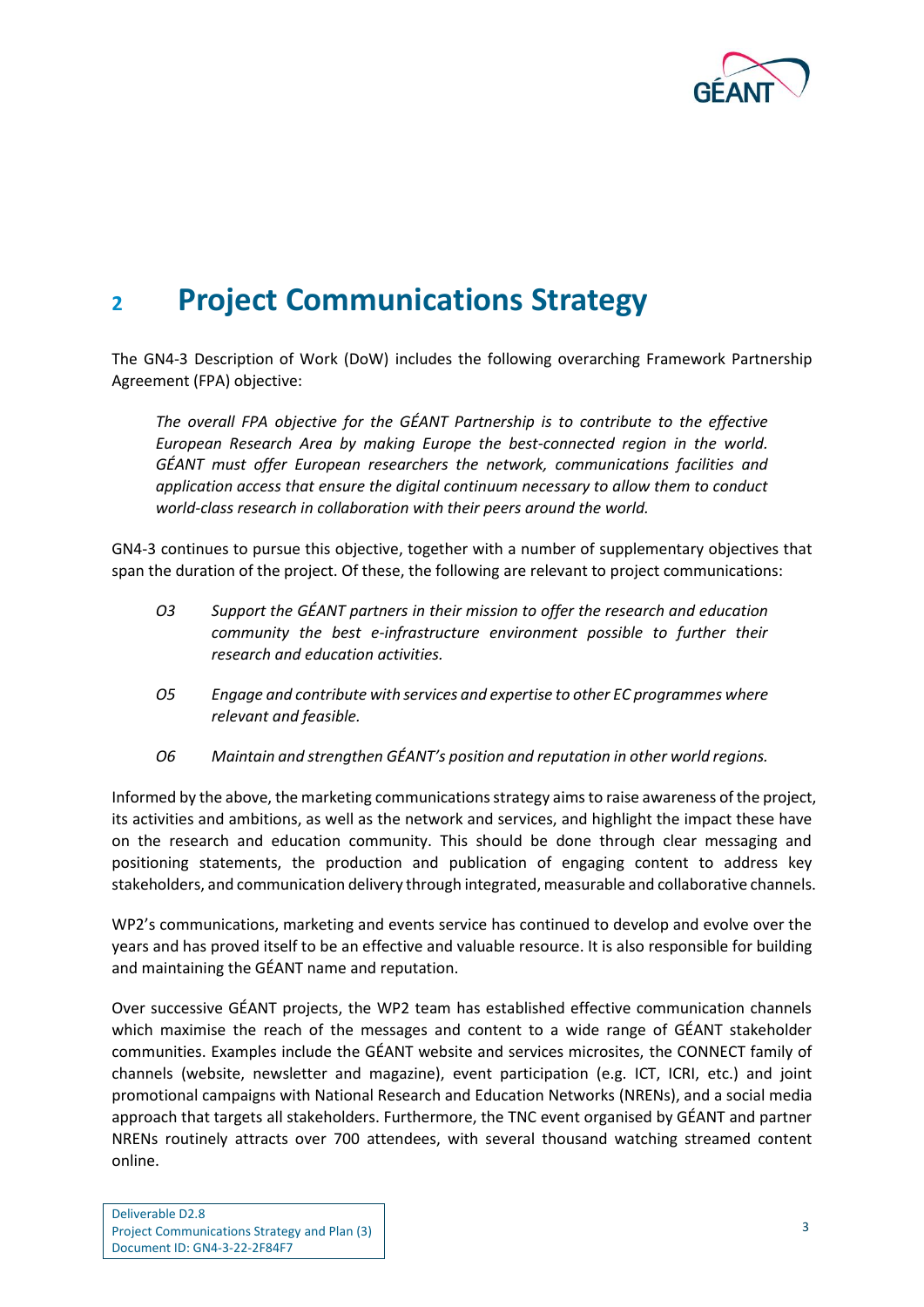

WP2 will nurture its relationships and collaborate with other groups to make use of additional channels, such as the Global PR Network's In the Field blog, the Science|Business weekly newsletter, stakeholder joint collaborations, EC websites, featured opportunities and social media, and, of course, the partners' own dissemination of information across all their channels. WP2 will continue to use tools to monitor/measure the impact of the communications to ensure they are relevant, targeted, and cost-effective.

WP1 Project Management has a central role to coordinate the project's activities, and to ensure communication of progress, results and, importantly, of tools and information in order for participants and partners to be able to fully contribute to and benefit from the outputs and success of GN4-3. This includes an internal communications programme, aided by WP2 and the other Work Packages, as required, the core of which includes the weekly newsletter, the annual project Symposium working conference and the intranet for sharing progress and updates.

WP2 works closely with the other Work Packages, in particular with WP3 User and Stakeholder Engagement, to develop and implement communications plans that will enable dissemination and promotion, as well as allow dialogue with and feedback from the stakeholder groups. For example, the growing reach of GÉANT's social media channels, alongside the web presences, supports "likes", retweets, sharing and incoming enquiries by individuals across all stakeholder groups. Event participation provides opportunities to engage with stakeholder groups and to obtain their comments and input for consideration. A mixture of conventional and digital marketing materials is deployed, and news stories and channels are carefully developed to ensure each stakeholder group is catered for in the most appropriate manner.

WP3 actively engages with the user communities to build solutions comprising services and expertise to match user needs and supports "co-creation", forming user groups to gather feedback on user experience of current services and working to gain insight into users' future requirements – all of which provide intelligence for the Work Packages that helps define new features or service ideas. Through attending and hosting user meetings, WP2 manages communications to help the project assess service development in response to the evolving needs of the e-community.

To continue the progress achieved in GN4-3 Periods 1 and 2, Task 1 has identified a number of objectives and actions for M37 – M48. These will be accomplished by building on the "twin track" approach employed to date, an approach that separates "features" (functional) and "benefits" (impactful) to address different stakeholders with the most appropriate and compelling content and deliver this through targeted channels.

The Task will continue to work closely with the other Work Packages, with project partners and participants, and with other stakeholders to ensure the widest reach.

As an integral part of its work, each Work Package of GN4-3 and GN4-3N will disseminate its results to relevant audiences, in coordination with the support WPs (WP1, WP2, WP3). This will include:

- Presentations.
- Training and knowledge-sharing at meetings and conferences.
- Issuing news stories, use studies and service documentation.
- E-infrastructure integration projects and suppliers through operational collaborations with, for example, international networking organisations.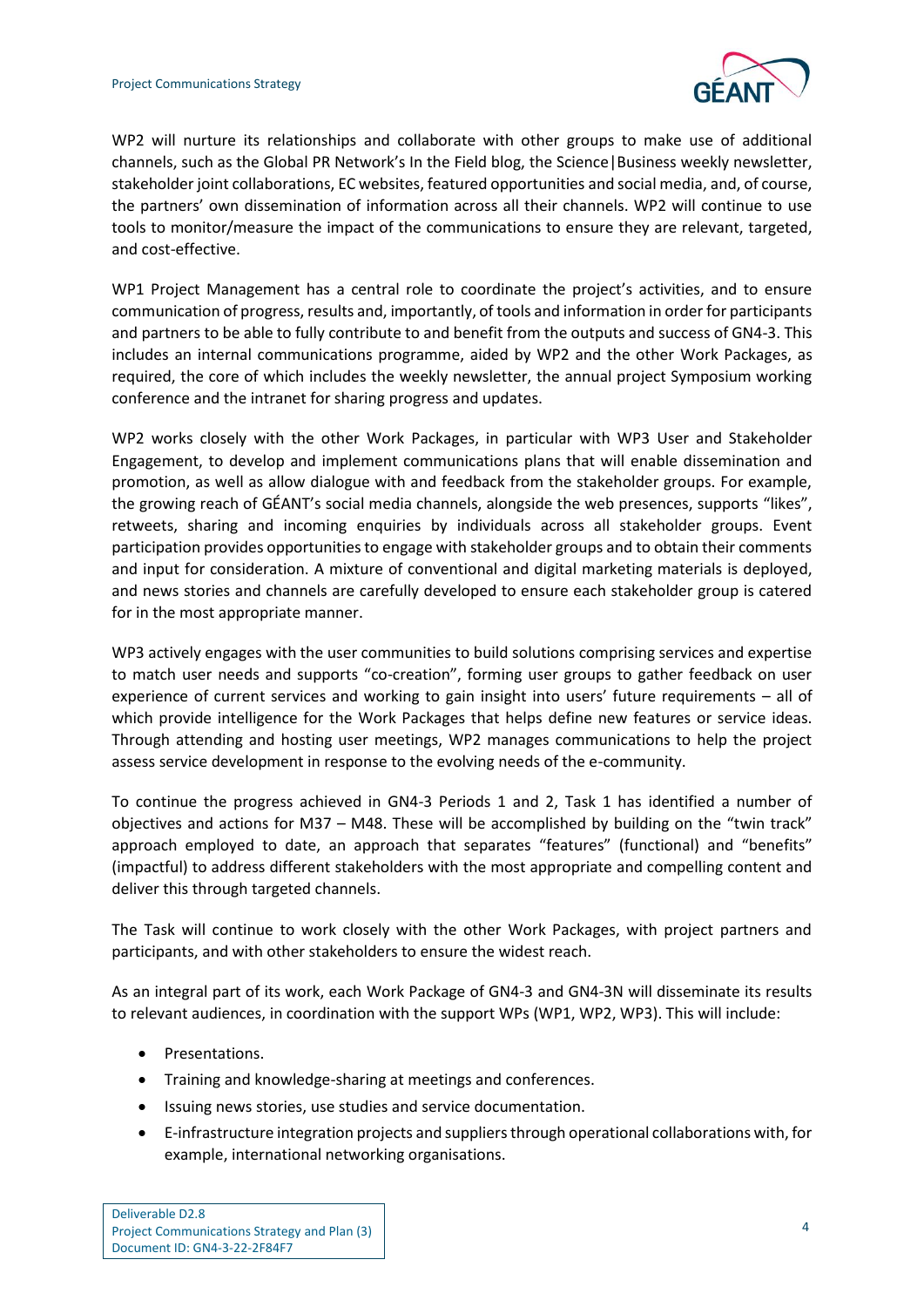

Asthe new fibre footprint is made available by the GN4-3N project and passed on to the GN4-3 project for operations and support, the dissemination effort will be adapted to include the new opportunities offered to the countries with newly established 100 Gbps fibre connectivity.

A core role of WP2 Marketing, Communications and Events is to disseminate and promote the results and outputs of the project across the stakeholder communities through external and internal communications strategies and actions, helping to increase the success and adoption of services. To ensure partner involvement, this work is carried out in collaboration with WP3 User and Stakeholder Engagement.

The project communications strategy informs the communications plan, which is detailed in the next section.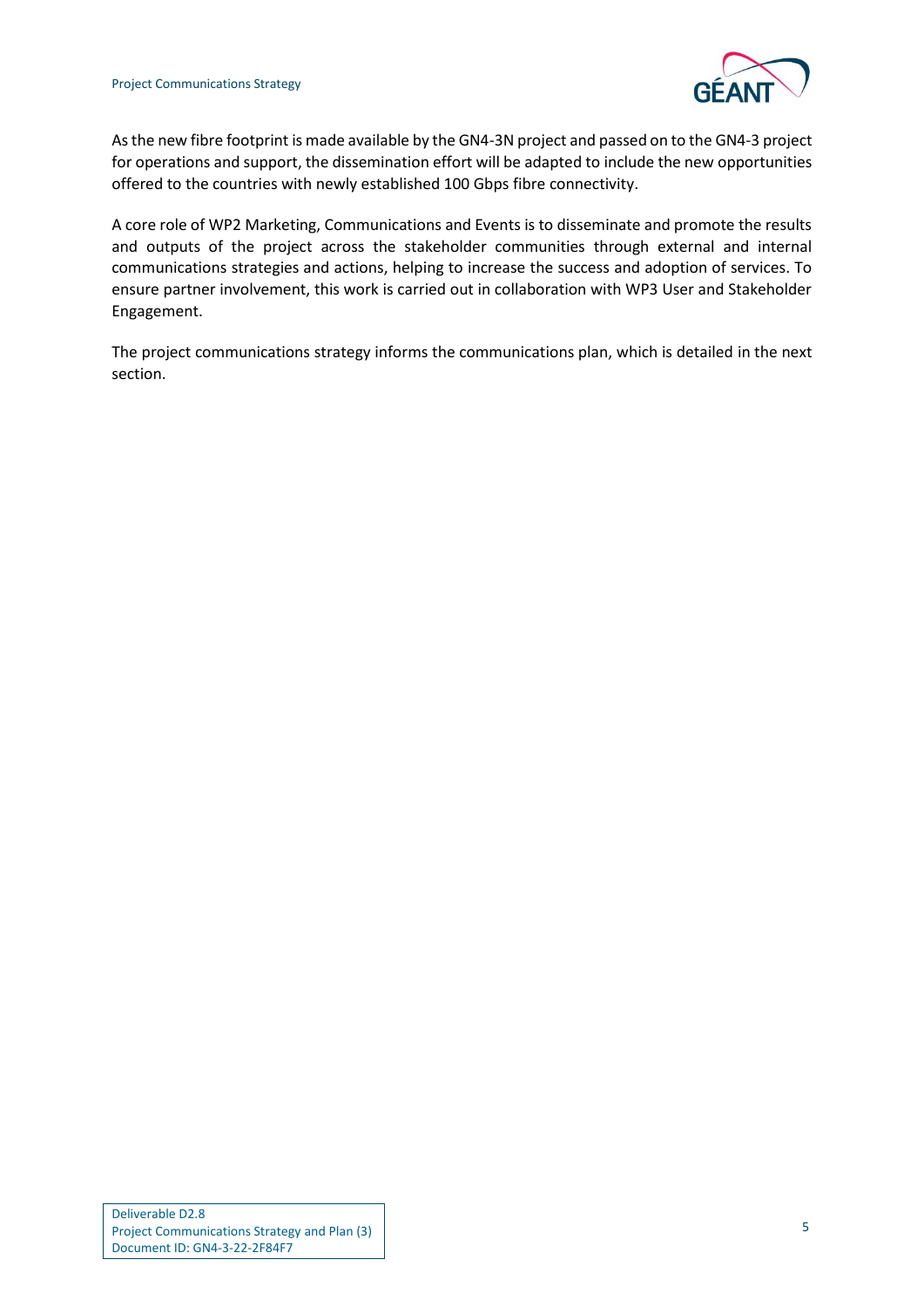

## <span id="page-7-3"></span><span id="page-7-0"></span>**<sup>3</sup> Project Communications Plan**

Focusing on a set of objectives (see Sectio[n 3.2\)](#page-15-0) that have been informed by the strategy outlined in Section [2,](#page-4-0) the communications plan defines the information dissemination required to meet these objectives by answering the following questions:

- What type of information needs to be disseminated?
- Which communication channels should be used?
- Who does it need to be delivered to?
- When should it be delivered?

The success of actions is measured against key performance indicators (KPIs).

This section discusses the key communication aspects that have been taken into account to produce the communications plan, as well as presenting the plan itself.

### <span id="page-7-1"></span>**3.1 Strategic Considerations**

In putting together the marketing communications plan, Task 1 has followed the devised strategy by considering key communication aspects. These are the audiences that need to be addressed, which channels are appropriate for addressing the different audiences, what messaging approach will deliver the best results, how content is conveyed most effectively and how stakeholder engagement can be ensured. Each of these is discussed below.

#### <span id="page-7-2"></span>**3.1.1 Audiences**

The GÉANT project has a diverse range of audiences (many of whom are stakeholders, see Section [3.1.4.1\)](#page-13-2), including:

- a. Work Package Leaders (WPLs), Task Leaders (TLs), Coordinators and project participants.
- b. Project partners (European NRENs) and their connected campuses.
- c. E-infrastructure partners and other organisations in the European Open Science Cloud (EOSC) ecosystem.
- d. Research communities.
- e. The European Commission.
- f. National governments.
- g. Global partners non-European NRENs, RRENs.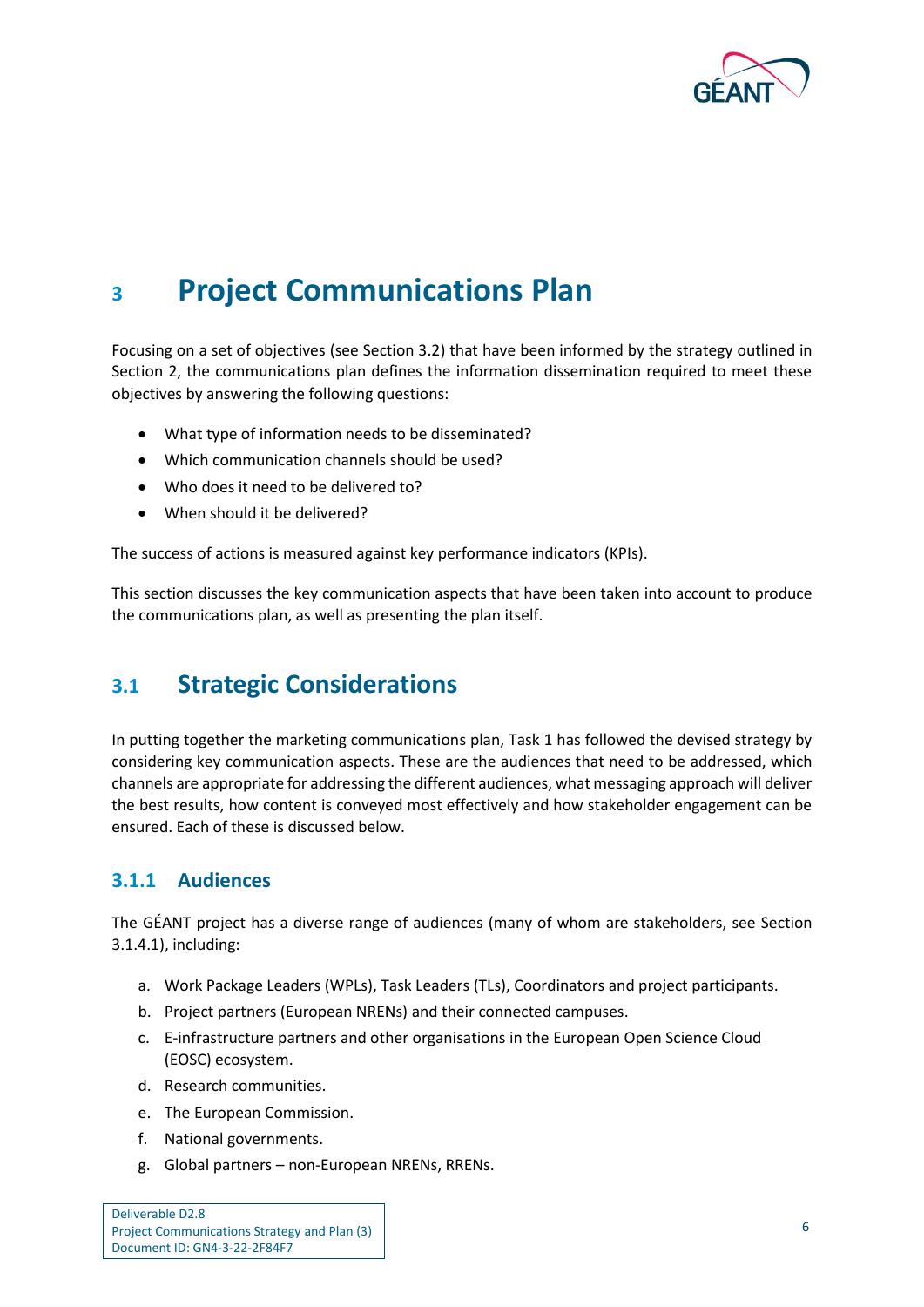

- h. Industry potential and existing suppliers, sponsors, etc.
- i. The public.

These audiences have different interests, different requirements for information and levels of engagement, and will often get their information from different communication channels.

### <span id="page-8-0"></span>**3.1.2 Channels**

Reaching the project audiences requires a range of communication channels that cater for different types of content and consumption. For example, a detailed description of eduroam and how to set it up for an institution will require a very different approach to raising awareness of an eduroam campaign.

The project therefore uses different channels for different purposes. Channels employed include:

- Web presences:
	- 1. GEANT.org
	- 2. CONNECT.geant.org
	- 3. IMPACT.geant.org
	- 4. NETWORK.geant.org
	- 5. COMMUNITY.geant.org
	- 6. ABOUT.geant.org
- Weekly newsletters
	- 7. GÉANT Project Office news from the Project Management Office (PMO) for project participants
	- 8. CONNECT weekly newsletter subscribed to by a wide range of audiences
- Magazine
	- 9. *CONNECT* magazine
- Other
	- 10. Social media to raise awareness, engage with audiences, and drive traffic to web presences:
		- Twitter
		- Facebook
		- LinkedIn
		- YouTube
		- Instagram
	- 11. Internal meetings (e.g. Special Interest Group on Marketing Communications (SIG-Marcomms))
	- 12. External events (such as TNC).

Throughout GN4-3 Periods 1 and 2 significant progress was made in improving the project's communication channels, not just ensuring they were optimised for mobile devices and with a stronger focus on design, but also delivering several new websites for specific audiences, and tailoring content for the increasing use of social media. This approach in turn is supporting outreach teams and

| Deliverable D2.8                             |
|----------------------------------------------|
| Project Communications Strategy and Plan (3) |
| Document ID: GN4-3-22-2F84F7                 |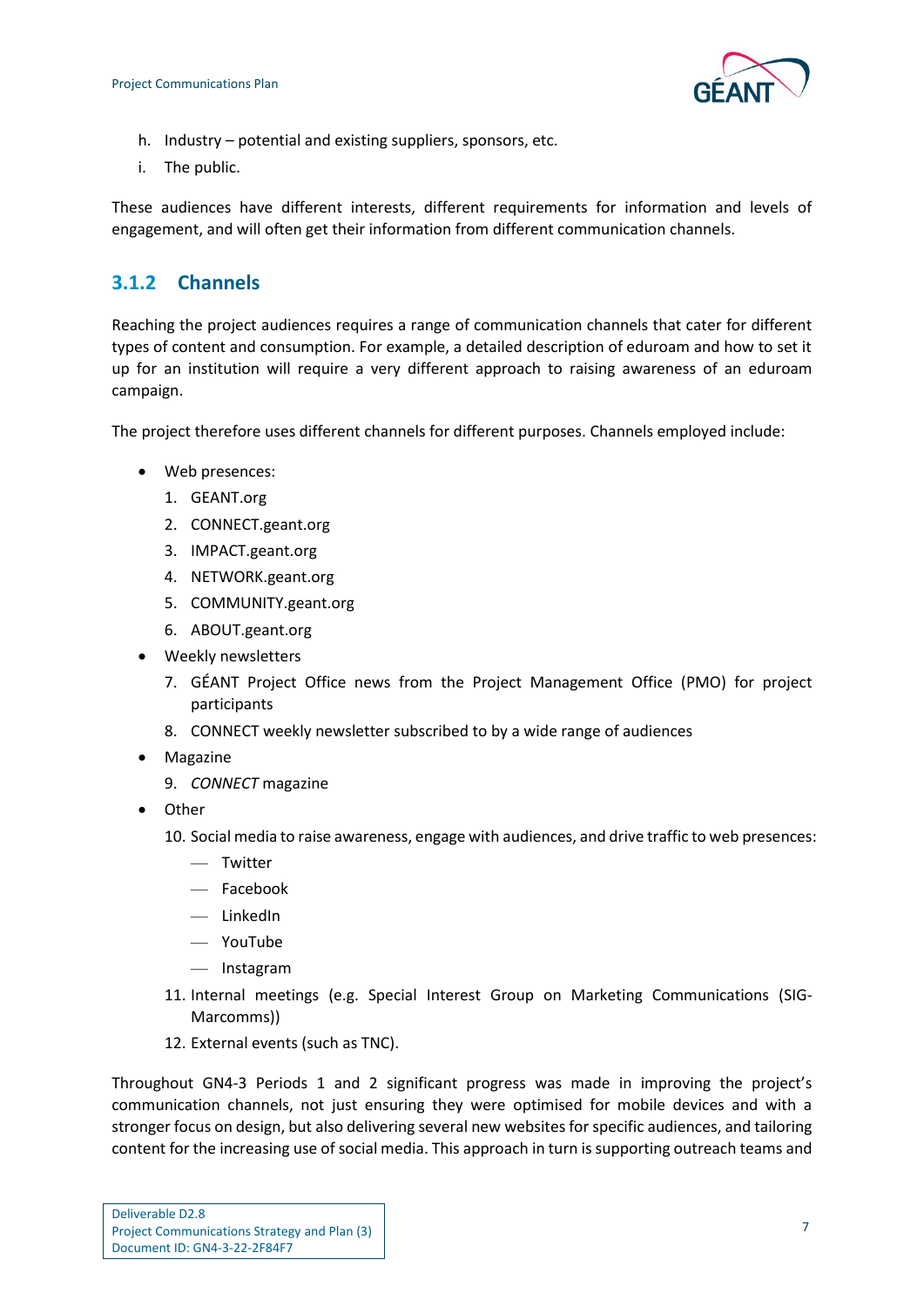

promoting service uptake. In GN4-3 Period 3 the approach is to further streamline, optimise and better integrate these channels for greater impact and efficiency.

[Table 3.1](#page-11-0) below summarises the audiences and approach for each channel.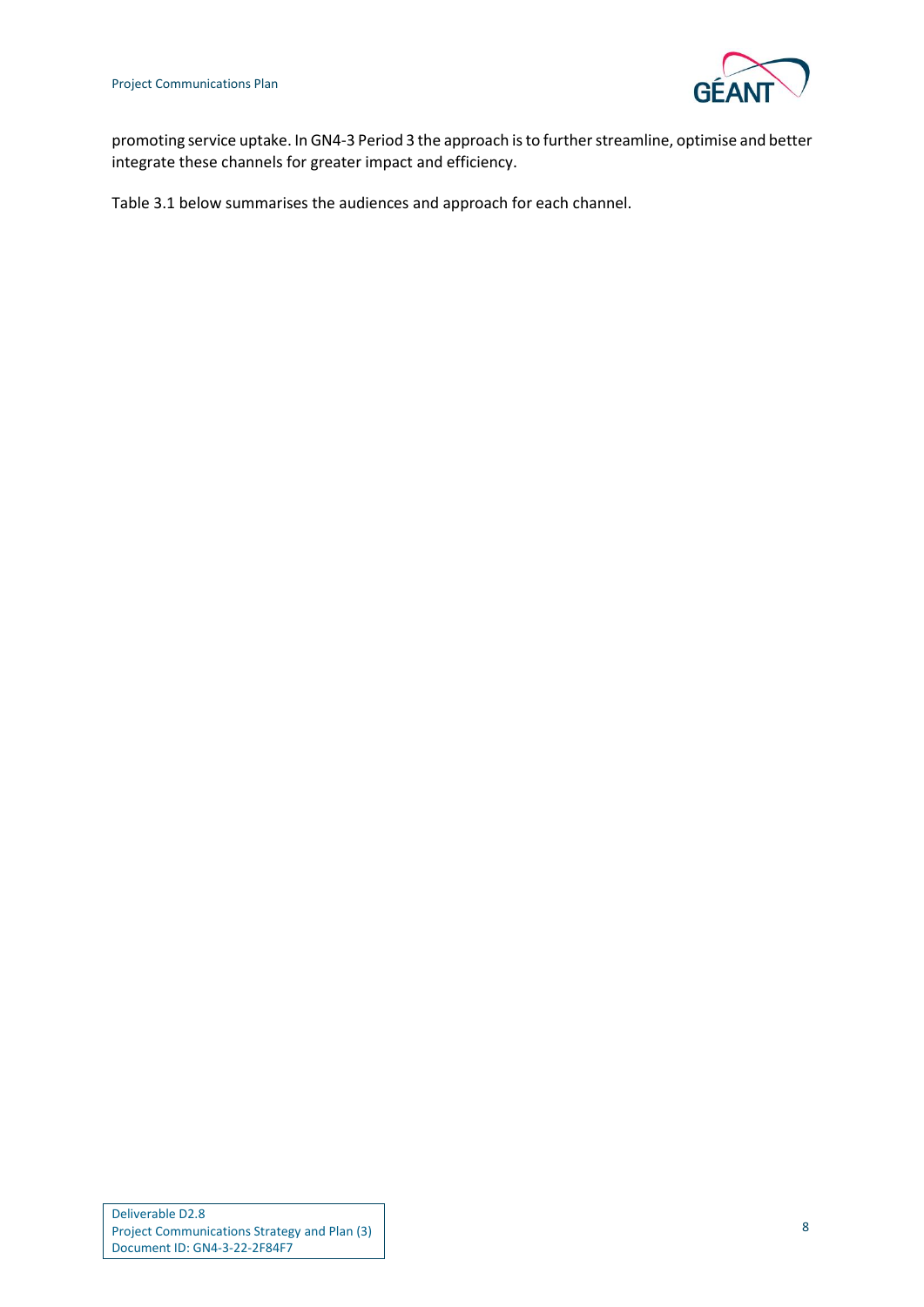

| #              | <b>Channel</b>            | <b>Audiences</b>          | <b>Approach</b>                                                                                                                                                                                                                                                                                                                          |
|----------------|---------------------------|---------------------------|------------------------------------------------------------------------------------------------------------------------------------------------------------------------------------------------------------------------------------------------------------------------------------------------------------------------------------------|
| $\mathbf{1}$ . | GEANT.org                 | a, b, c, d, e, f, g, h, i | As the default entry point for all GÉANT audiences, this site aims to provide a high-level overview of all<br>activities - for a potentially diverse group of audiences. It also includes a high-level overview of services<br>and a section on projects, which is where the GN4-3 information currently sits.                           |
| 2.             | CONNECT.geant.org         | a, b, c, d, e, f, g, h    | As the home of all timely content - news and articles about all topics and event notifications - for use<br>by the project and its partners, this channel caters for a diverse audience.                                                                                                                                                 |
| 3.             | IMPACT.geant.org          | b, c, d, e, f, g, i       | This site is intended primarily for audiences who know little about GÉANT or its services, and as such<br>content is written in non-technical language to highlight the societal impact of the project.                                                                                                                                  |
| 4.             | NETWORK.geant.org         | a, b, c, d, e, f, g, h, i | This site is for a potentially diverse group of audiences and aims to showcase the pan-European<br>network and to provide a platform on which to disseminate and promote the GN4-3N project activities<br>and achievements.                                                                                                              |
| 5.             | COMMUNITY.geant.org       | a, b, c, d, e, g, h, i    | This site is to showcase the GÉANT Community Programme, promote involvement with TFs, SIGs, and<br>workshops, and to encourage nominations for the Community Award. It also provides an overview of<br>the Learning and Development opportunities.                                                                                       |
| 6.             | ABOUT.geant.org           | a, b, c, d, e, f, g, h, i | This site provides background information about GÉANT - the Association primarily - and therefore<br>includes information on the membership and project partners, GÉANT Board, Executive Team and<br>offices. However, it also includes a resources section where white papers, position papers and strategy<br>documents are published. |
| 7.             | PMO newsletter            | a, e                      | This is targeted at all project participants and the EC Project Officer.                                                                                                                                                                                                                                                                 |
| 8.             | <b>CONNECT</b> newsletter | a, b, c, d, e, f, g, h, i | By incorporating content from the CONNECT.geant.org site it can be assumed that the newsletter<br>audience is the same as the website. However, the audience can be analysed closely by the subscriber<br>details.                                                                                                                       |
| 9.             | <b>CONNECT</b> magazine   | a, b, c, d, e, f, g, h, i | The magazine is compiled and written so as to appeal to all audiences, with a tone and language that<br>addresses different groups individually.                                                                                                                                                                                         |
| 10.            | Social media              | a, b, c, d, e, f, g, h, i | By its very nature social media potentially covers all audiences. However, we are able to target<br>particular audiences where appropriate.                                                                                                                                                                                              |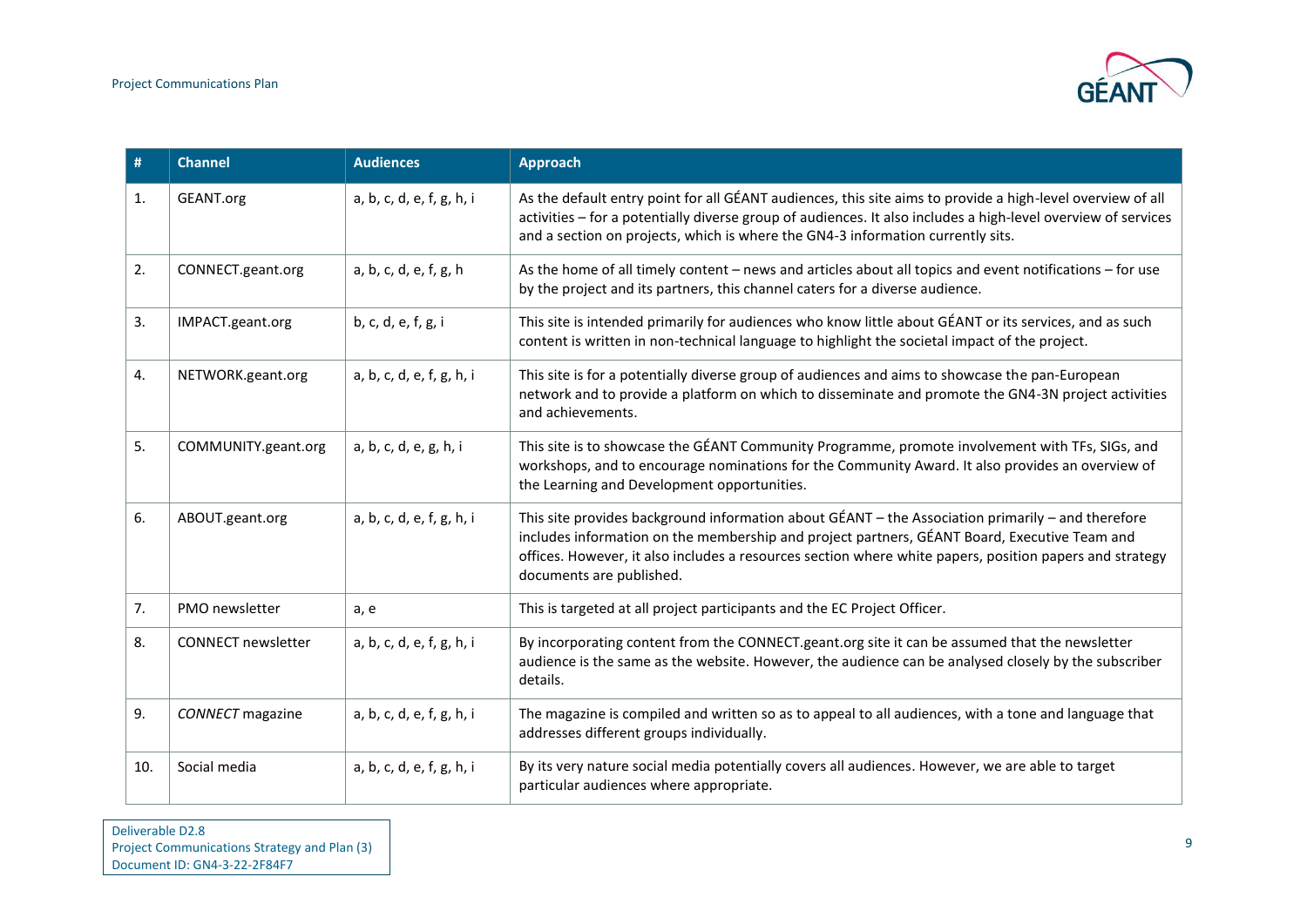Project Communications Plan



| Channel           | <b>Audiences</b>          | Approach                                                                                                                                                                                                                                                                                                        |
|-------------------|---------------------------|-----------------------------------------------------------------------------------------------------------------------------------------------------------------------------------------------------------------------------------------------------------------------------------------------------------------|
| Internal meetings | a, b, e                   | Project-internal meetings include the Project Management Convention and Symposium, but also<br>Special Interest Group / Task Force (SIG/TF) meetings, etc.                                                                                                                                                      |
| External events   | a, b, c, d, e, f, g, h, i | External events will vary in their audience focus and need to be addressed individually. For example,<br>TNC is focused on European and non-European NRENs, RRENs, EC, and industry. However, ICT will focus<br>on research communities, EC, national governments, industry and to a smaller extent the public. |

<span id="page-11-0"></span>Table 3.1: Communication channels – audiences and approach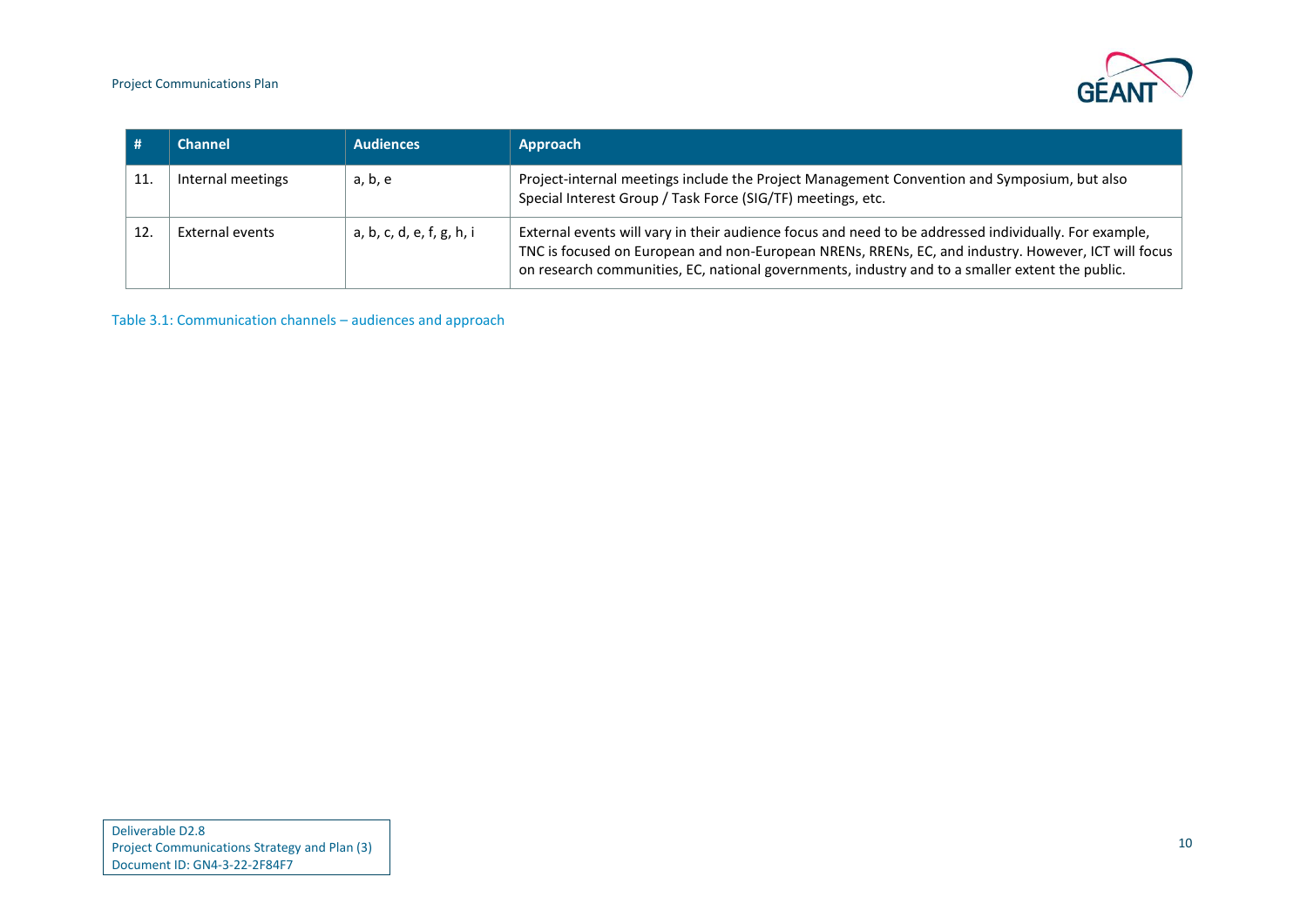

### <span id="page-12-0"></span>**3.1.3 Messaging**

A consistent and integrated approach to messaging helps to ensure the project and its activities are positioned correctly and seen as supporting wider initiatives, as well as building trust with stakeholders. The Task will continue to work with the Project Management Office (PMO) and with Work Package Leaders to develop project-wide messaging.

#### *Key Areas*

Throughout GN4-3 Periods 1 and 2 the Task has grouped the project's wide range of activities into a number of key areas (networking, trust and identity, cloud services, community, and research engagement) to simplify project messaging and provide context to individual activities.

In particular, the areas of networking, trust and identity, and cloud services are central to Open Science and messaging will continue to support the high-level GÉANT objectives and positioning of the project within the Open Science landscape.

The community area covers such initiatives as TNC, the Task Forces and Special Interest Groups that foster innovation, and the Learning and Development work. The Task will continue to work closely with the GÉANT Community Programme to ensure communications efforts are aligned and supportive.

The research engagement area highlights the positive impact of GÉANT and the NRENs on research, education and the e-infrastructure communities – supporting the outreach efforts of Work Package 3 User and Stakeholder Engagement.

#### *Twin Track Approach*

Throughout GN4-3 Periods 1 and 2 the Task has followed the "twin track" approach to messaging, which addresses communications through two main streams, impactful and functional. All the project's audiences, channels and content are included in these two groups.

- **Impactful**: a storytelling approach that addresses the "WHY?" with engaging content highlighting the benefits. This may take the form of success stories, articles, videos, graphics, animations, social media campaigns, posters and others, delivered through channels such as *CONNECT* magazine, the CONNECT website or the IMPACT website. For example, governments and funding bodies can read interviews or articles in *CONNECT* magazine, or success stories on the IMPACT website, which show the importance of the GÉANT community working with a particular research community, or how eduroam is supporting students across the world.
- **Functional**: an informational approach that addresses the "WHAT?", highlighting the facts, features and necessary information. For example, service implementers in NRENs receive information on a particular service through internal meetings or via the WP3 Partner Relations and Engagement Task, or published on the GEANT.org website in appropriate sections. The information will focus on the features and technology of the service.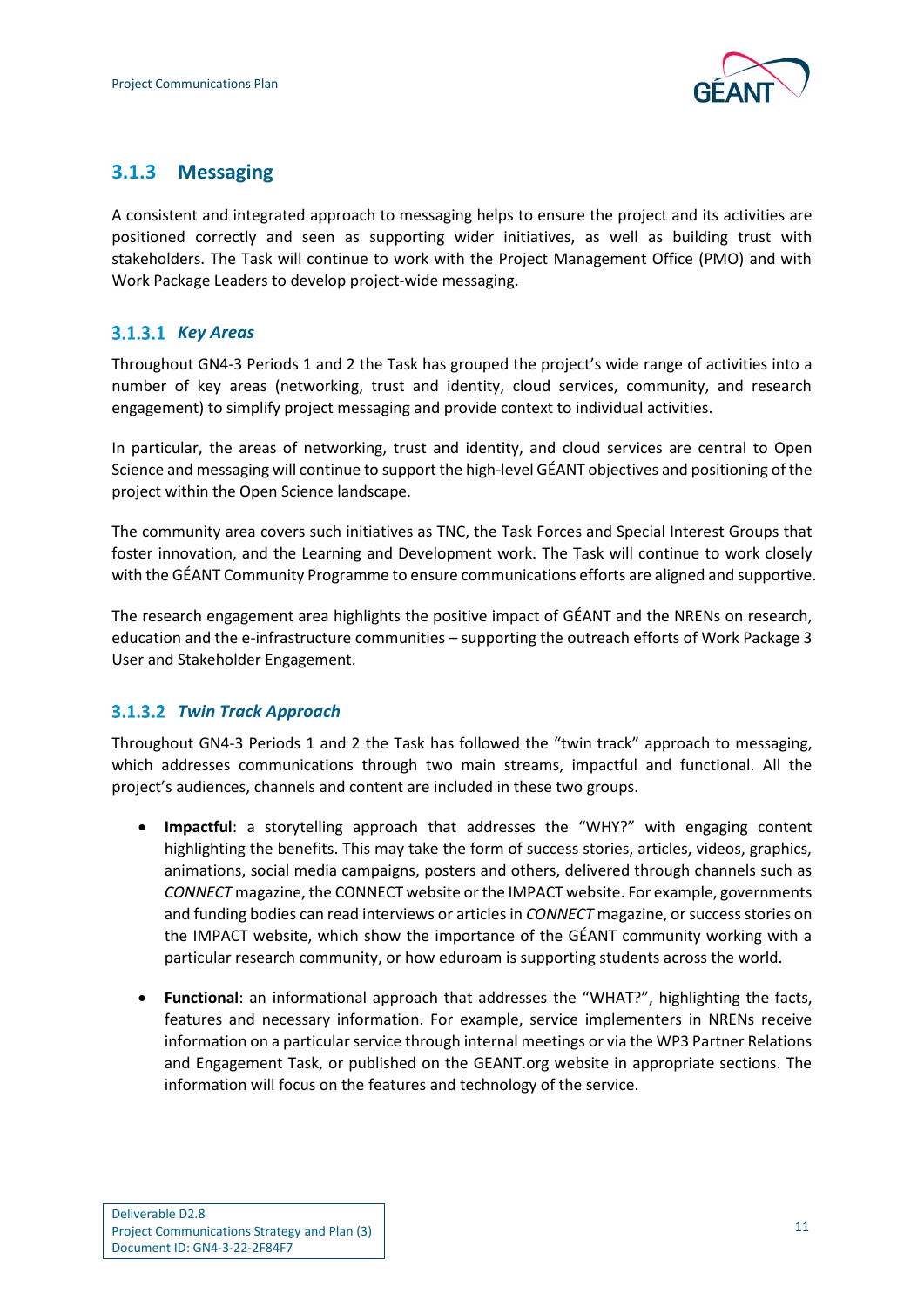



<span id="page-13-1"></span>Figure 3.1: Twin track approach to messaging

### <span id="page-13-0"></span>**3.1.4 Stakeholder Engagement**

The Task will engage with all stakeholders, including Work Package Leaders and their Task Leaders, project partners and participants, the European Commission, and other partners.

Ongoing engagement with stakeholders, through both established and new channels, will be essential to the achievement of objectives. The level of detail will also be modified in accordance with the reader.

#### <span id="page-13-2"></span>*Stakeholder Impact Analysis*

[Table 3.2](#page-14-0) lists the stakeholders of the GÉANT project and their interests, with the aim to determine the impact they have on marketing communications. This integrated approach to understanding the stakeholders is useful to ensure effective communications.

| <b>Stakeholders</b>                | <b>Interests</b>                                                                                                                                                                                                                                                         | <b>Estimated</b><br>Impact | <b>Estimated</b><br><b>Priority</b> |
|------------------------------------|--------------------------------------------------------------------------------------------------------------------------------------------------------------------------------------------------------------------------------------------------------------------------|----------------------------|-------------------------------------|
| WPLs/TLs                           | WPLs and TLs have a responsibility to disseminate their<br>work and to engage with their audiences. The Task will<br>work closely with them to ensure their communications<br>needs are fully met and support the project's overall<br>objectives.                       | Medium                     | 2                                   |
| Project participants<br>(partners) | The way in which this stakeholder group consumes<br>content is notable, as participants are often not<br>involved in the project in a full-time capacity, and so the<br>Task needs to compete for their attention and ensure<br>the content is easy for them to consume. | Medium                     | $\mathcal{P}$                       |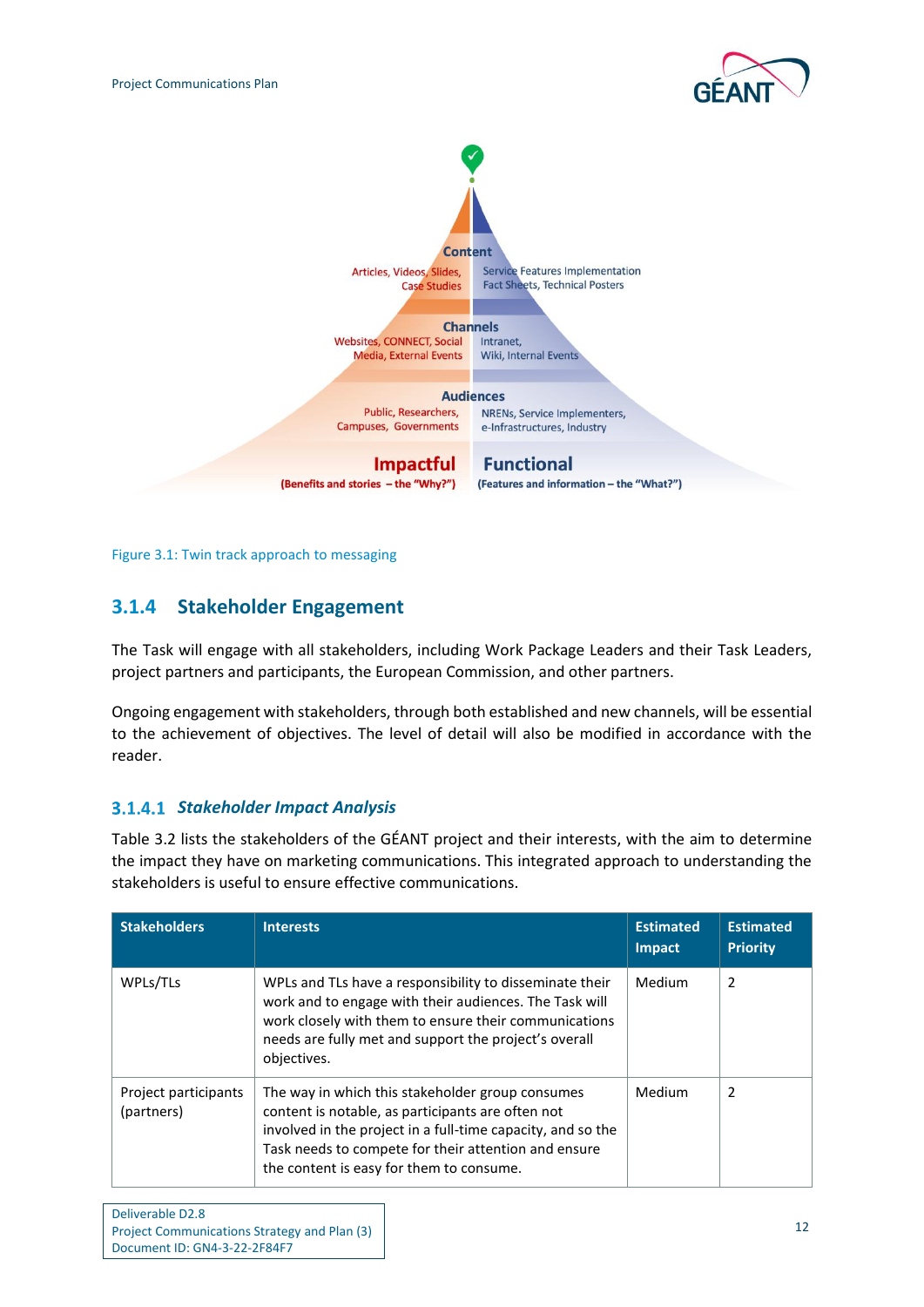

| <b>Stakeholders</b> | <b>Interests</b>                                                                                                                                                                                                                                                           | <b>Estimated</b><br><b>Impact</b> | <b>Estimated</b><br><b>Priority</b> |
|---------------------|----------------------------------------------------------------------------------------------------------------------------------------------------------------------------------------------------------------------------------------------------------------------------|-----------------------------------|-------------------------------------|
| EC.                 | The EC requires the project to communicate its work<br>and benefits to a wide range of audiences and needs to<br>be kept up to date with developments and success<br>stories. Therefore, the Task will work with the Project<br>Officer to support their outreach efforts. | High                              | 1                                   |
| Other collaborators | The project needs to collaborate with a range of<br>partners, and to support their outreach efforts, e.g. e-<br>infrastructure partners and global partners. The Task<br>will work with the relevant WPL/TL to ensure these<br>collaborations continue to progress.        |                                   | 2                                   |

<span id="page-14-0"></span>Table 3.2: Stakeholder impact analysis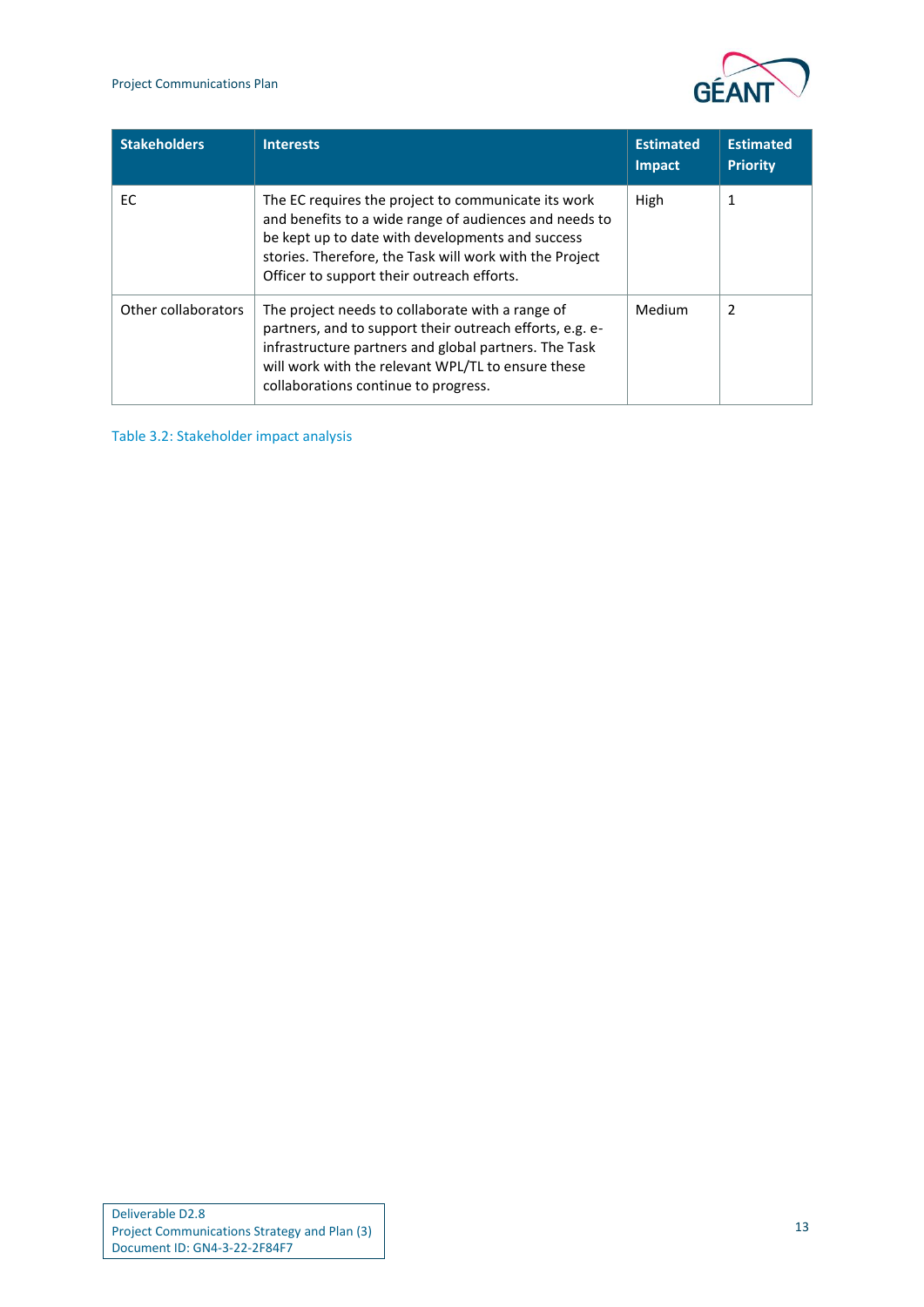

### **3.2 Communications Plan**

Taking into consideration all the factors discussed in Section [3.1,](#page-7-3) the communications plan details each objective, the actions to be taken to achieve it, the audiences targeted by the actions, the channels used to reach the audiences and how often the actions are to be executed.

<span id="page-15-0"></span>

| <b>Objective</b>                                                                                     | <b>Additional Information</b>                                                                                                                                                                                                                 | <b>Action</b>                                                                                                                                                                                                                                                                                                                                                                                                             | <b>Target Audiences</b>                                                                                                             | <b>Channels</b>                                                                                                                                                                 | <b>Frequency</b> |
|------------------------------------------------------------------------------------------------------|-----------------------------------------------------------------------------------------------------------------------------------------------------------------------------------------------------------------------------------------------|---------------------------------------------------------------------------------------------------------------------------------------------------------------------------------------------------------------------------------------------------------------------------------------------------------------------------------------------------------------------------------------------------------------------------|-------------------------------------------------------------------------------------------------------------------------------------|---------------------------------------------------------------------------------------------------------------------------------------------------------------------------------|------------------|
| Position and<br>promote the GÉANT<br>network and services<br>to European and<br>global stakeholders. | As the topics of Quantum,<br>EuroHPC and EOSC continue to<br>grow in importance, so the<br>project's overall messaging<br>should develop to support<br>awareness of these areas and the<br>opportunities for the community<br>to be involved. | Support awareness of these<br>key topics with feature<br>articles, interviews, and<br>news items published and<br>promoted in the most<br>relevant channels.                                                                                                                                                                                                                                                              | $\bullet$ a<br>$\bullet$ b<br>$\bullet$ C<br>$\bullet$ d<br>$\bullet$ e<br>$\bullet$ f<br>$\bullet$ g<br>$\bullet$ h<br>$\bullet$ i | Feature articles and<br>interviews with GÉANT<br>Exec, Board members,<br>and key members of the<br>community, published in<br>CONNECT magazine and<br>across specific websites. | Quarterly        |
|                                                                                                      |                                                                                                                                                                                                                                               | Promote the GN4-3N                                                                                                                                                                                                                                                                                                                                                                                                        | $\bullet$ h                                                                                                                         | <b>CONNECT channels</b>                                                                                                                                                         | Daily / Monthly  |
|                                                                                                      |                                                                                                                                                                                                                                               | infrastructure rollout with<br>$\bullet$ C<br>articles, graphics,<br>$\bullet$ d<br>videos/animations and<br>$\bullet$ e<br>interviews with GN4-3N key<br>$\bullet$ f<br>staff. Collaborate with<br>$\bullet$ h<br>NRENs at key points $-$ e.g.<br>equipment installation, new<br>fibre routes coming online,<br>etc., to highlight the positive<br>impact of the network.<br>Collaborate with<br>commercial suppliers to |                                                                                                                                     | Social media                                                                                                                                                                    | As needed        |
|                                                                                                      |                                                                                                                                                                                                                                               |                                                                                                                                                                                                                                                                                                                                                                                                                           |                                                                                                                                     | Workshops                                                                                                                                                                       | As needed        |
|                                                                                                      |                                                                                                                                                                                                                                               |                                                                                                                                                                                                                                                                                                                                                                                                                           |                                                                                                                                     | Conferences                                                                                                                                                                     | As needed        |
|                                                                                                      |                                                                                                                                                                                                                                               |                                                                                                                                                                                                                                                                                                                                                                                                                           |                                                                                                                                     | Events                                                                                                                                                                          | Quarterly        |
|                                                                                                      |                                                                                                                                                                                                                                               |                                                                                                                                                                                                                                                                                                                                                                                                                           |                                                                                                                                     | External media (press)                                                                                                                                                          | Quarterly        |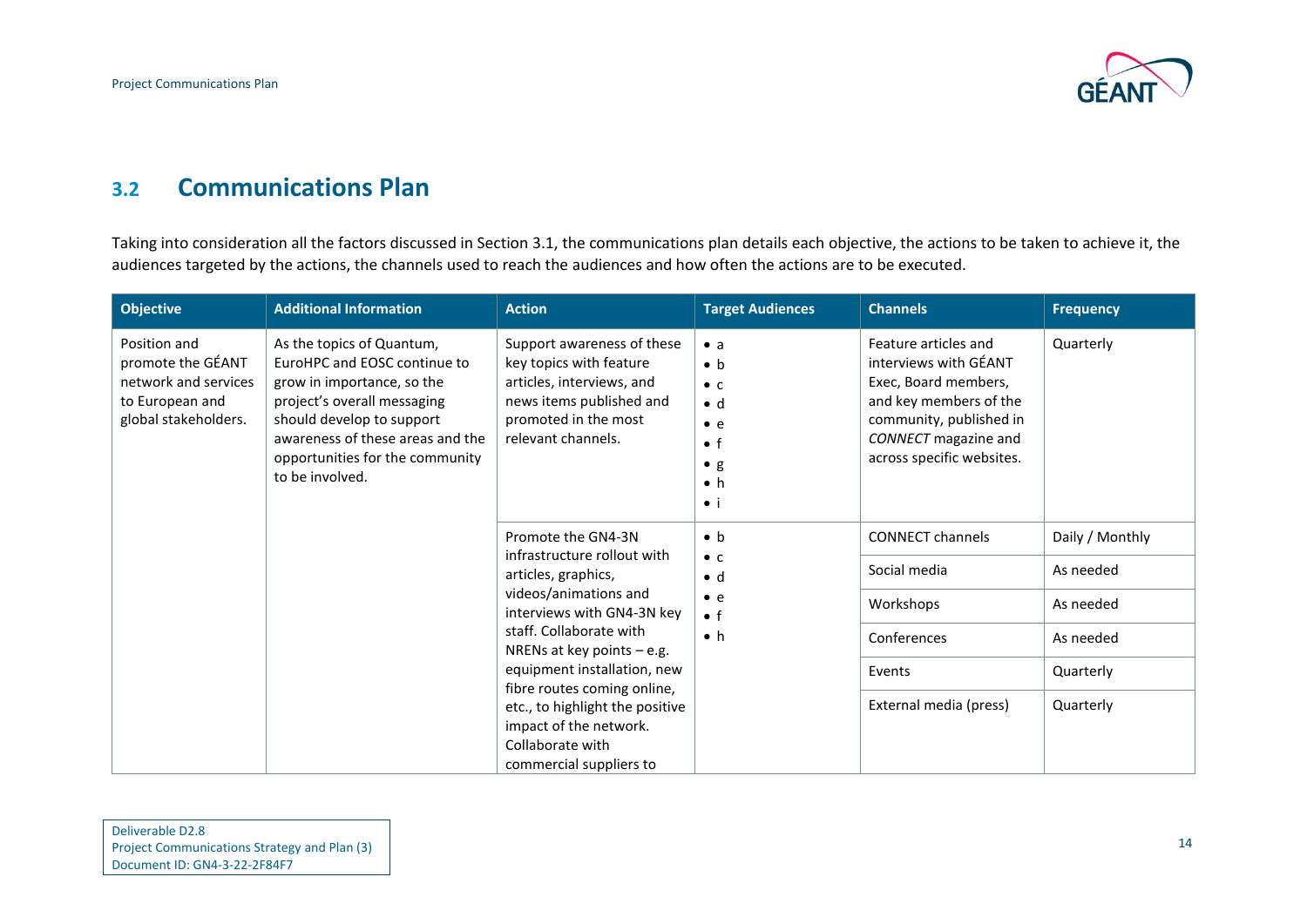

| <b>Objective</b>                    | <b>Additional Information</b>                            | <b>Action</b>                                                                                                                                                                                            | <b>Target Audiences</b>                                                                | <b>Channels</b>                                                      | <b>Frequency</b> |
|-------------------------------------|----------------------------------------------------------|----------------------------------------------------------------------------------------------------------------------------------------------------------------------------------------------------------|----------------------------------------------------------------------------------------|----------------------------------------------------------------------|------------------|
|                                     |                                                          | establish opportunities for<br>joint promotion.                                                                                                                                                          |                                                                                        |                                                                      |                  |
|                                     |                                                          | Utilise most relevant social<br>media channels for<br>promotion - in particular<br>LinkedIn, as demonstrated<br>in Period 2.                                                                             |                                                                                        |                                                                      |                  |
|                                     |                                                          | Populate the<br>NETWORK.geant.org<br>website which is dedicated<br>to showcasing the GN4-3N<br>progress, highlighting the<br>network rollout, traffic<br>flows, etc.                                     | $\bullet$ b<br>$\bullet$ C<br>$\bullet$ d<br>$\bullet$ e<br>$\bullet$ f<br>$\bullet$ h | NETWORK.geant.org<br>website                                         | N/A              |
|                                     |                                                          | Work with WP2 Task 2<br>Services Marketing to                                                                                                                                                            | $\bullet$ a<br>$\bullet$ b                                                             | <b>CONNECT channels</b>                                              | Monthly          |
|                                     |                                                          | implement individual<br>services marketing plans.<br>Support Task 2 by editing<br>and publishing articles,<br>providing social media<br>support, creating logos,<br>animations and other design<br>work. | $\bullet$ C<br>$\bullet$ d<br>$\bullet$ g                                              | Social media                                                         | Daily            |
|                                     |                                                          |                                                                                                                                                                                                          |                                                                                        | Workshops                                                            | As needed        |
|                                     |                                                          |                                                                                                                                                                                                          |                                                                                        | Conferences                                                          | As needed        |
|                                     |                                                          |                                                                                                                                                                                                          |                                                                                        | Events                                                               | As needed        |
|                                     |                                                          |                                                                                                                                                                                                          |                                                                                        | Service microsites (e.g.<br>eduroam.org,<br>eduGAIN.geant.org, etc.) | Quarterly        |
| Collaborate with<br>other e-        | GÉANT has a comprehensive<br>range of channels. However, | Contribute articles and<br>success stories to the EC for                                                                                                                                                 | $\bullet$ C                                                                            | EC channels                                                          | Quarterly        |
| infrastructure<br>providers, users, | leveraging the reach of other                            | publishing through their<br>channels.                                                                                                                                                                    | $\bullet$ d<br>$\bullet$ e<br>$\bullet$ f                                              | Social media                                                         | Quarterly        |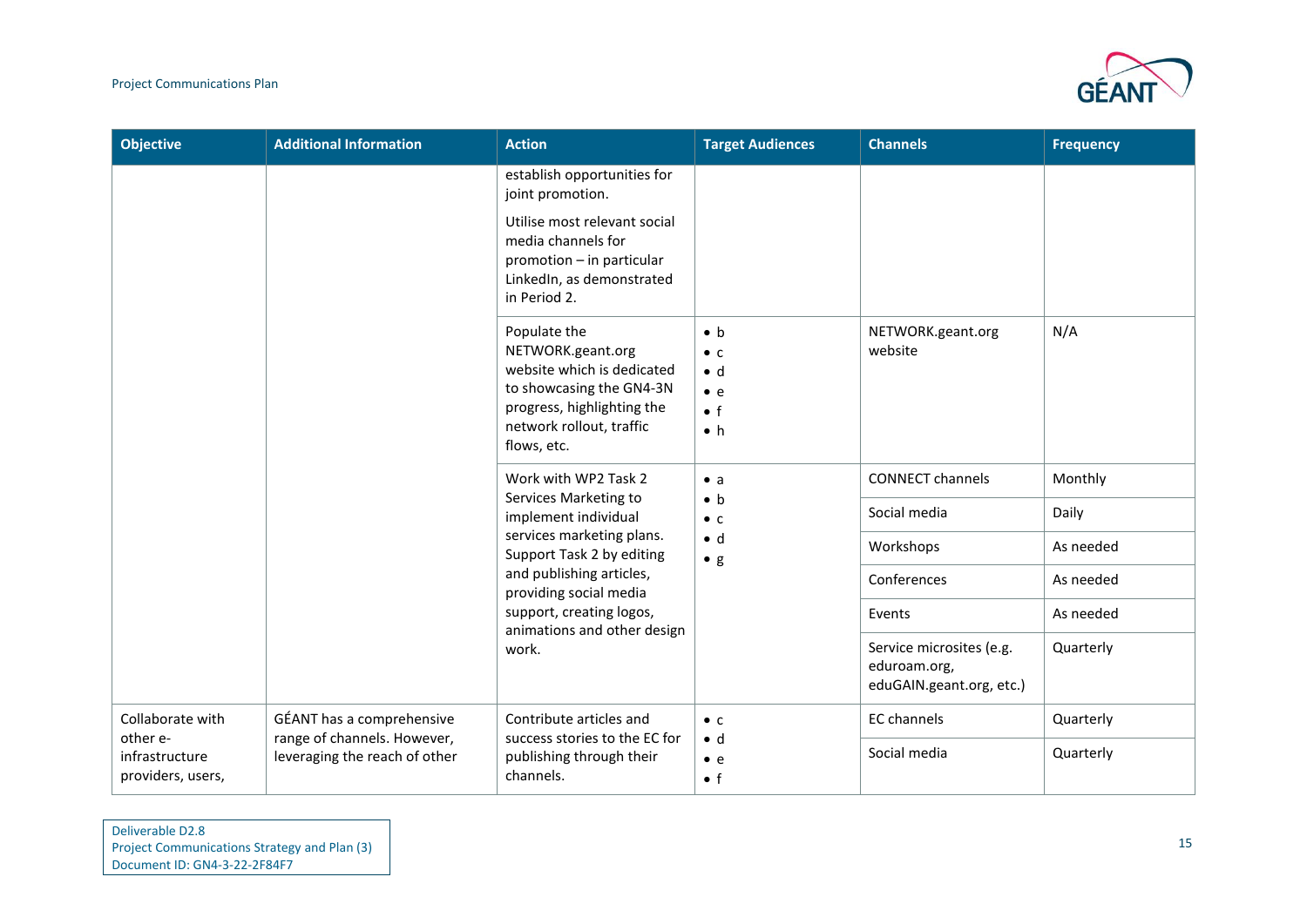#### Project Communications Plan



| <b>Objective</b>                                                                                                             | <b>Additional Information</b>                           | <b>Action</b>                                                                                                                                                             | <b>Target Audiences</b>                                                                                              | <b>Channels</b>         | <b>Frequency</b>                                                                       |
|------------------------------------------------------------------------------------------------------------------------------|---------------------------------------------------------|---------------------------------------------------------------------------------------------------------------------------------------------------------------------------|----------------------------------------------------------------------------------------------------------------------|-------------------------|----------------------------------------------------------------------------------------|
| NRENs in Europe and<br>worldwide,<br>commercial partners<br>and other<br>stakeholders to<br>maximise<br>dissemination reach. | stakeholders is important to<br>maximise dissemination. |                                                                                                                                                                           | $\bullet$ i                                                                                                          |                         |                                                                                        |
|                                                                                                                              |                                                         | Contribute to In the Field<br>Stories and promote this<br>initiative throughout GÉANT<br>channels.                                                                        | $\bullet$ h<br>$\bullet$ C<br>$\bullet$ d<br>$\bullet$ f<br>$\bullet$ g                                              | In the Field website    | Monthly                                                                                |
|                                                                                                                              |                                                         | Plan and execute regular<br>social media campaigns in<br>collaboration with NREN<br>partners, e.g. Women in<br>STEM, Cyber Security<br>Month; etc.                        | $\bullet$ b<br>$\bullet$ C<br>$\bullet$ d<br>$\bullet$ e<br>$\bullet$ f<br>$\bullet$ g<br>$\bullet$ h<br>$\bullet$ i | Social media            | Quarterly                                                                              |
|                                                                                                                              |                                                         | Invite contributed articles<br>from NRENs and other<br>partners for publishing in<br>CONNECT channels.                                                                    | $\bullet$ All                                                                                                        | <b>CONNECT channels</b> | • Weekly (for online<br>and newsletter)<br>• Three times per<br>year (for<br>magazine) |
|                                                                                                                              |                                                         | Undertake joint press<br>releases with suppliers<br>where appropriate.<br>Collaborate on joint<br>announcements with user<br>communities, NRENs and<br>RRENs as required. | $\bullet$ b                                                                                                          | <b>CONNECT channels</b> | Quarterly                                                                              |
|                                                                                                                              |                                                         |                                                                                                                                                                           | $\bullet$ C<br>$\bullet$ d                                                                                           | Media (press)           | Quarterly                                                                              |
|                                                                                                                              |                                                         |                                                                                                                                                                           | $\bullet$ e<br>$\bullet$ f<br>$\bullet$ g<br>$\bullet$ h<br>$\bullet$ i                                              | Events                  | Quarterly                                                                              |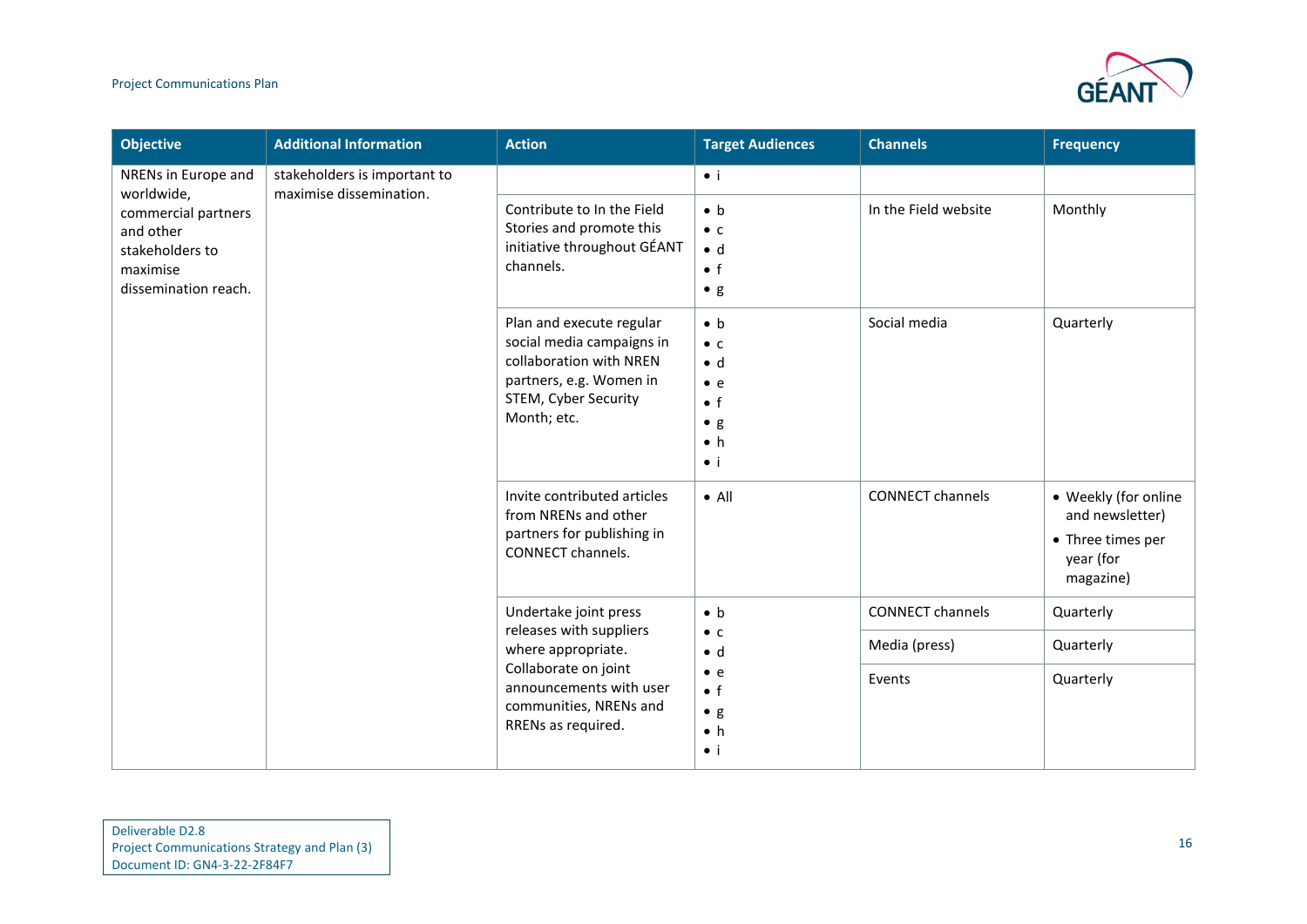

| <b>Objective</b>                                                                                                                                                                                                                      | <b>Additional Information</b>                                                                                                                                                | <b>Action</b>                                                                                                                                                                                                                                                                                                          | <b>Target Audiences</b>                                                                               | <b>Channels</b>           | <b>Frequency</b>    |
|---------------------------------------------------------------------------------------------------------------------------------------------------------------------------------------------------------------------------------------|------------------------------------------------------------------------------------------------------------------------------------------------------------------------------|------------------------------------------------------------------------------------------------------------------------------------------------------------------------------------------------------------------------------------------------------------------------------------------------------------------------|-------------------------------------------------------------------------------------------------------|---------------------------|---------------------|
| Demonstrate the<br>capabilities, value<br>all relevant channels, but in<br>and impact of the<br><b>GÉANT and R&amp;E</b><br><b>GÉANT and R&amp;E networks:</b><br>networks.<br>• IMPACT.geant.org (GÉANT<br>owned) highlights how the | The Task should do this through<br>particular utilising two websites<br>to demonstrate the impact of the<br>project enables large research<br>projects and supports research | Develop four new case<br>studies for the IMPACT site.<br>These can focus on user<br>communities or individual<br>projects, or on<br>NRENs/RRENs or e-<br>infrastructure partners to<br>highlight the value of the<br>GÉANT community.                                                                                  | $\bullet$ b<br>$\bullet$ C<br>$\bullet$ d<br>$\bullet$ e<br>$\bullet$ f<br>$\bullet$ g<br>$\bullet$ i | IMPACT.geant.org          | Quarterly           |
|                                                                                                                                                                                                                                       | communities.<br>• The In the Field Stories website,                                                                                                                          | Promote the featured<br>articles and the site itself,                                                                                                                                                                                                                                                                  | $\bullet$ b<br>$\bullet$ C                                                                            | <b>CONNECT</b> magazine   | Quarterly           |
|                                                                                                                                                                                                                                       | which can be contributed to by                                                                                                                                               | create supporting materials<br>(such as gifs, short video<br>interviews with<br>representatives) for use on<br>social media channels, in<br>collaboration with the<br>featured<br>projects/organisations. Use<br>of Instagram is particularly<br>relevant to promotion of the<br><b>IMPACT</b> website and<br>content. | $\bullet$ d<br>$\bullet$ e<br>$\bullet$ f<br>$\bullet$ g<br>$\bullet$ i                               | <b>CONNECT</b> website    | Monthly             |
|                                                                                                                                                                                                                                       | all NRENs.                                                                                                                                                                   |                                                                                                                                                                                                                                                                                                                        |                                                                                                       | <b>CONNECT newsletter</b> | Weekly              |
|                                                                                                                                                                                                                                       |                                                                                                                                                                              |                                                                                                                                                                                                                                                                                                                        |                                                                                                       | Social media              | Ad hoc              |
|                                                                                                                                                                                                                                       |                                                                                                                                                                              | Contribute to In the Field<br>Stories and promote this<br>initiative throughout GÉANT<br>channels.                                                                                                                                                                                                                     | $\bullet$ b<br>$\bullet$ C<br>$\bullet$ d<br>$\bullet$ f<br>$\bullet$ g                               | In the Field website      | Monthly             |
|                                                                                                                                                                                                                                       |                                                                                                                                                                              | Provide full<br>communications, branding<br>and design support to WP2                                                                                                                                                                                                                                                  | • All (variable<br>according to event)                                                                | <b>External events</b>    | As needed for event |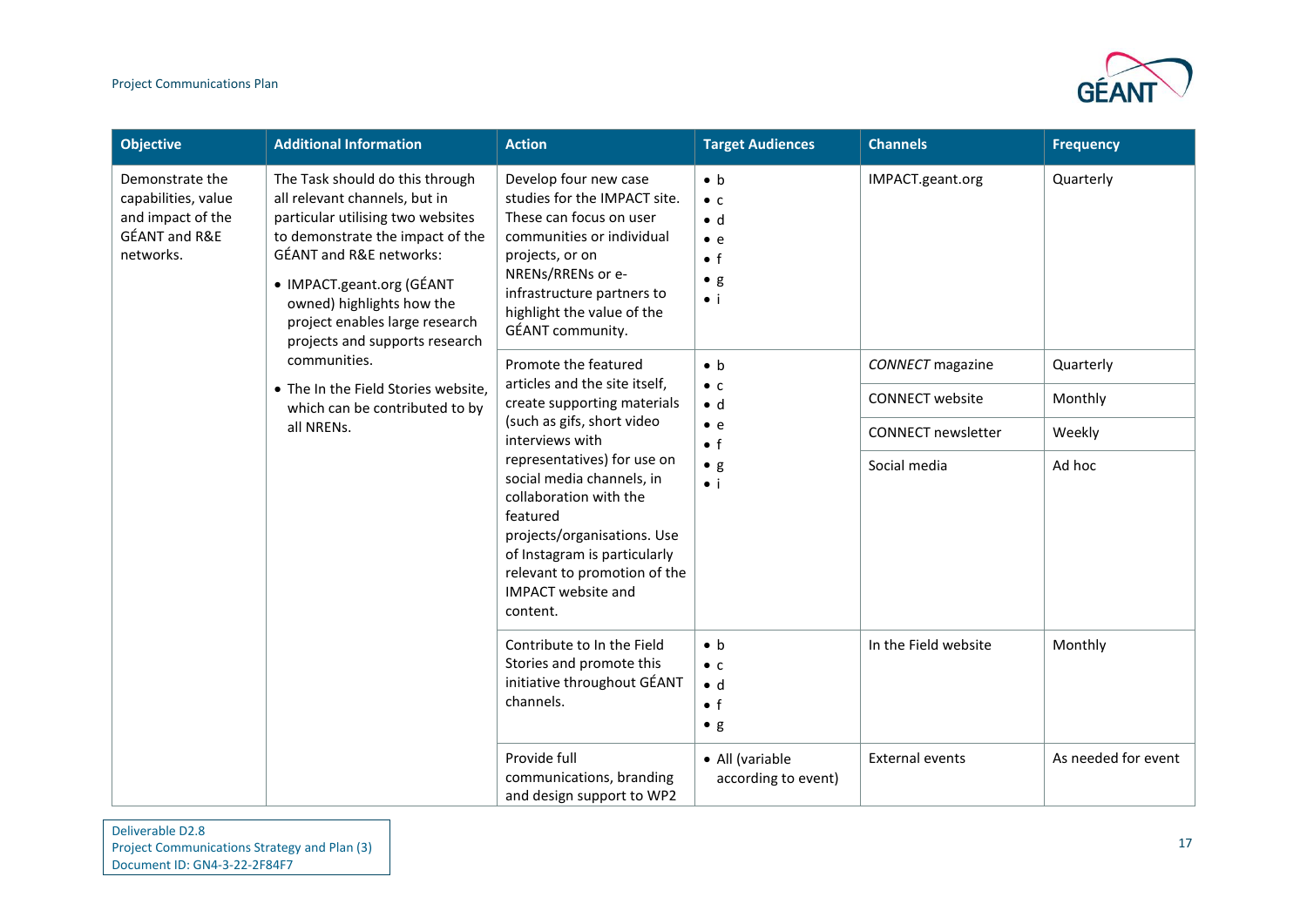#### Project Communications Plan



| <b>Objective</b>                                                                                                               | <b>Additional Information</b> | <b>Action</b>                                                                                                                                                           | <b>Target Audiences</b>                | <b>Channels</b>                                                                                                                                          | <b>Frequency</b> |
|--------------------------------------------------------------------------------------------------------------------------------|-------------------------------|-------------------------------------------------------------------------------------------------------------------------------------------------------------------------|----------------------------------------|----------------------------------------------------------------------------------------------------------------------------------------------------------|------------------|
|                                                                                                                                |                               | Task 3 Events for external<br>events at which the project<br>has a presence: TNC, ICT,<br>ICRI, EOSC events and<br>others as needed.                                    |                                        |                                                                                                                                                          |                  |
|                                                                                                                                |                               | Create regular news, articles<br>and blog posts about the<br>GÉANT and R&E networks.                                                                                    | • All (variable<br>according to topic) | CONNECT channels;<br>GÉANT.org and social<br>media channels                                                                                              | Ad hoc           |
| Promote the GN4-3<br>and GN4-3N projects,<br>and their activities,<br>and foster inclusion<br>amongst project<br>participants. |                               | Produce project<br>achievements sheets,<br>ongoing web pages and<br>banners for the GÉANT<br>website.                                                                   | $\bullet$ All                          | <b>GÉANT</b> website                                                                                                                                     | M37-M48          |
|                                                                                                                                |                               | Publish news items, articles<br>and interviews to highlight<br>the project's capabilities and<br>value and promote through<br>all channels.                             | $\bullet$ All                          | GÉANT channels; GÉANT<br>website; EC and partner<br>websites                                                                                             | Monthly          |
|                                                                                                                                |                               | Support the launch of the<br>"new network" completed<br>under the GN4-3N Project.                                                                                       | $\bullet$ All                          | GÉANT channels; GÉANT<br>website; EC channels;<br>third-party sites such as<br>Science   Business; the<br>TNC22 event, and others<br>as deemed relevant. | M40-M48          |
|                                                                                                                                |                               | Produce engaging content<br>to promote all areas of the<br>project - including the<br>network; trust, identity and<br>security; community;<br>research engagement, etc. | $\bullet$ All                          | <b>GÉANT</b> channels including<br>social media, GÉANT<br>website, community<br>website, etc.                                                            | M37-M48          |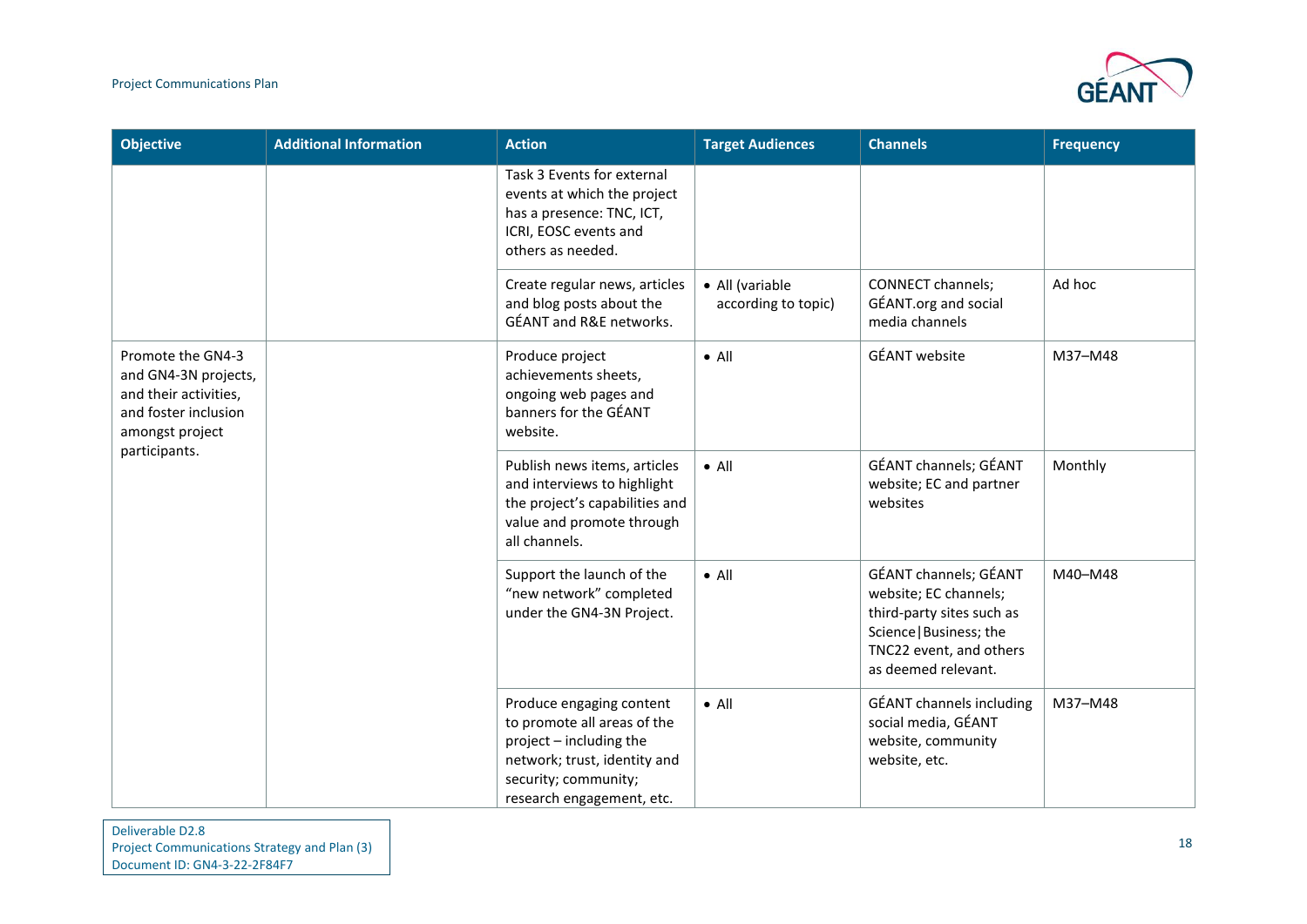

| <b>Objective</b>                                                           | <b>Additional Information</b>                                                                                                                                                                                                                                                                                                                                                                                                                                                                                                                                                                               | <b>Action</b>                                                                                                                                                                                                                                                                                                                                                                                                                                                                                                                                                                      | <b>Target Audiences</b>                                                                                      | <b>Channels</b>         | <b>Frequency</b> |
|----------------------------------------------------------------------------|-------------------------------------------------------------------------------------------------------------------------------------------------------------------------------------------------------------------------------------------------------------------------------------------------------------------------------------------------------------------------------------------------------------------------------------------------------------------------------------------------------------------------------------------------------------------------------------------------------------|------------------------------------------------------------------------------------------------------------------------------------------------------------------------------------------------------------------------------------------------------------------------------------------------------------------------------------------------------------------------------------------------------------------------------------------------------------------------------------------------------------------------------------------------------------------------------------|--------------------------------------------------------------------------------------------------------------|-------------------------|------------------|
|                                                                            |                                                                                                                                                                                                                                                                                                                                                                                                                                                                                                                                                                                                             | This may take the form of<br>feature articles, animated<br>content, graphics, etc. - for<br>use across all channels.                                                                                                                                                                                                                                                                                                                                                                                                                                                               |                                                                                                              |                         |                  |
|                                                                            |                                                                                                                                                                                                                                                                                                                                                                                                                                                                                                                                                                                                             | Where needed, update<br>branding guidelines and<br>presentation templates for<br>all partners and participants<br>to use, to ensure consistent<br>branding and practice by<br>project participants.                                                                                                                                                                                                                                                                                                                                                                                | $\bullet$ a<br>$\bullet$ b                                                                                   | N/A                     | Ongoing          |
| Streamline and<br>improve<br>effectiveness of<br>communication<br>channels | The project's communication<br>channels have been developed<br>and streamlined in GN4-3 Periods<br>1 and 2, and include the main<br>website (GEANT.org), the<br>successful CONNECT family of<br>channels (website, newsletter<br>and magazine), a website that<br>highlights the project's positive<br>impact (IMPACT.geant.org), the<br>community website, which<br>houses the GCP, GCC, and<br><b>Community Award content</b><br>(COMMUNITY.geant.org), and<br>several service websites<br>(clouds.geant.org,<br>eduGAIN.geant.org,<br>eduroam.org, inacademia.org,<br>etc.), and a range of social media | Conduct a user survey to<br>ensure the channels are<br>optimised for different<br>stakeholders.<br>Further develop the<br>successful CONNECT family<br>of channels (magazine,<br>website, newsletter) to<br>provide clear roles for each:<br>COVID led to the magazine<br>being recreated as an<br>online-only publication. As<br>some restrictions lift, and<br>printed publications become<br>practical, the Task will<br>consider how to ensure the<br>magazine's position should<br>adapt to a hybrid of online<br>and printed. Subject matter<br>should continue to evolve to | $\bullet$ EC<br>• NRENs<br>• National<br>governments<br>• Research<br>communities<br>• End users<br>• Public | <b>CONNECT channels</b> | M37-M48          |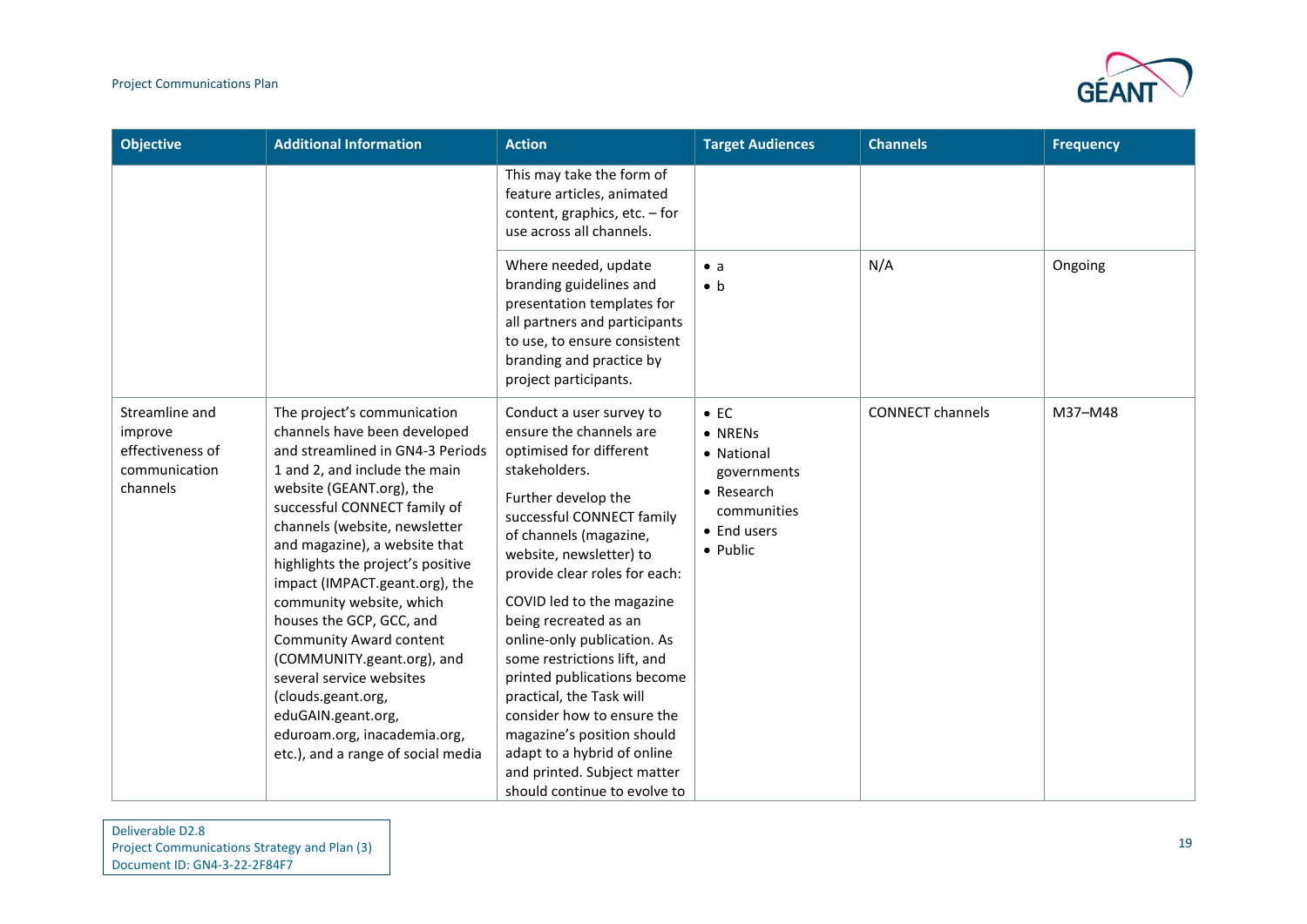

| <b>Objective</b> | <b>Additional Information</b>                                                                                                                                                                                                                                                                                                                                                                                                                                                                                                                                                                                  | <b>Action</b>                                                                                                                                                                                                                                                                                                                                                                                                                                                                                                                                                                                                                                                                                                                                                                                                                | <b>Target Audiences</b> | <b>Channels</b> | <b>Frequency</b> |
|------------------|----------------------------------------------------------------------------------------------------------------------------------------------------------------------------------------------------------------------------------------------------------------------------------------------------------------------------------------------------------------------------------------------------------------------------------------------------------------------------------------------------------------------------------------------------------------------------------------------------------------|------------------------------------------------------------------------------------------------------------------------------------------------------------------------------------------------------------------------------------------------------------------------------------------------------------------------------------------------------------------------------------------------------------------------------------------------------------------------------------------------------------------------------------------------------------------------------------------------------------------------------------------------------------------------------------------------------------------------------------------------------------------------------------------------------------------------------|-------------------------|-----------------|------------------|
|                  | channels that continue to grow in<br>reach and influence.<br>In GN4-3 Period 3 the Task will<br>aim to further develop these<br>communication channels with<br>targeted key content and<br>messaging and improve their<br>integration with one another, so<br>that their impact is greater and<br>contributors are more<br>comfortable with which channel<br>to use.<br>Furthermore, a clearer distinction<br>will be made between the<br>CONNECT website and<br>newsletter, and the CONNECT<br>magazine, which will help<br>contributors to use the most<br>appropriate channel in the most<br>effective way. | provide more strategic<br>content, and format should<br>include feature articles,<br>high-level interviews and<br>success stories, supported<br>by community<br>contributions.<br>The design of the CONNECT<br>website will be refreshed to<br>reflect the wider web<br>presence overhaul<br>completed in Period 2. Its<br>appearance will be updated<br>to better integrate with<br>other sites, and sections will<br>be organised to provide<br>improved navigation and<br>use of articles. An NREN<br>section will be investigated,<br>whereby each NREN has<br>their own page showing all<br>relevant content.<br>The newsletter will be<br>updated to reflect the<br>website and a recruitment<br>campaign actioned to grow<br>newsletter subscribers,<br>including promotional<br>material for use on social<br>media. |                         |                 |                  |
|                  |                                                                                                                                                                                                                                                                                                                                                                                                                                                                                                                                                                                                                | With the new GÉANT.org<br>website completed at the                                                                                                                                                                                                                                                                                                                                                                                                                                                                                                                                                                                                                                                                                                                                                                           | $\bullet$ All           | GÉANT.org       | M37-M48          |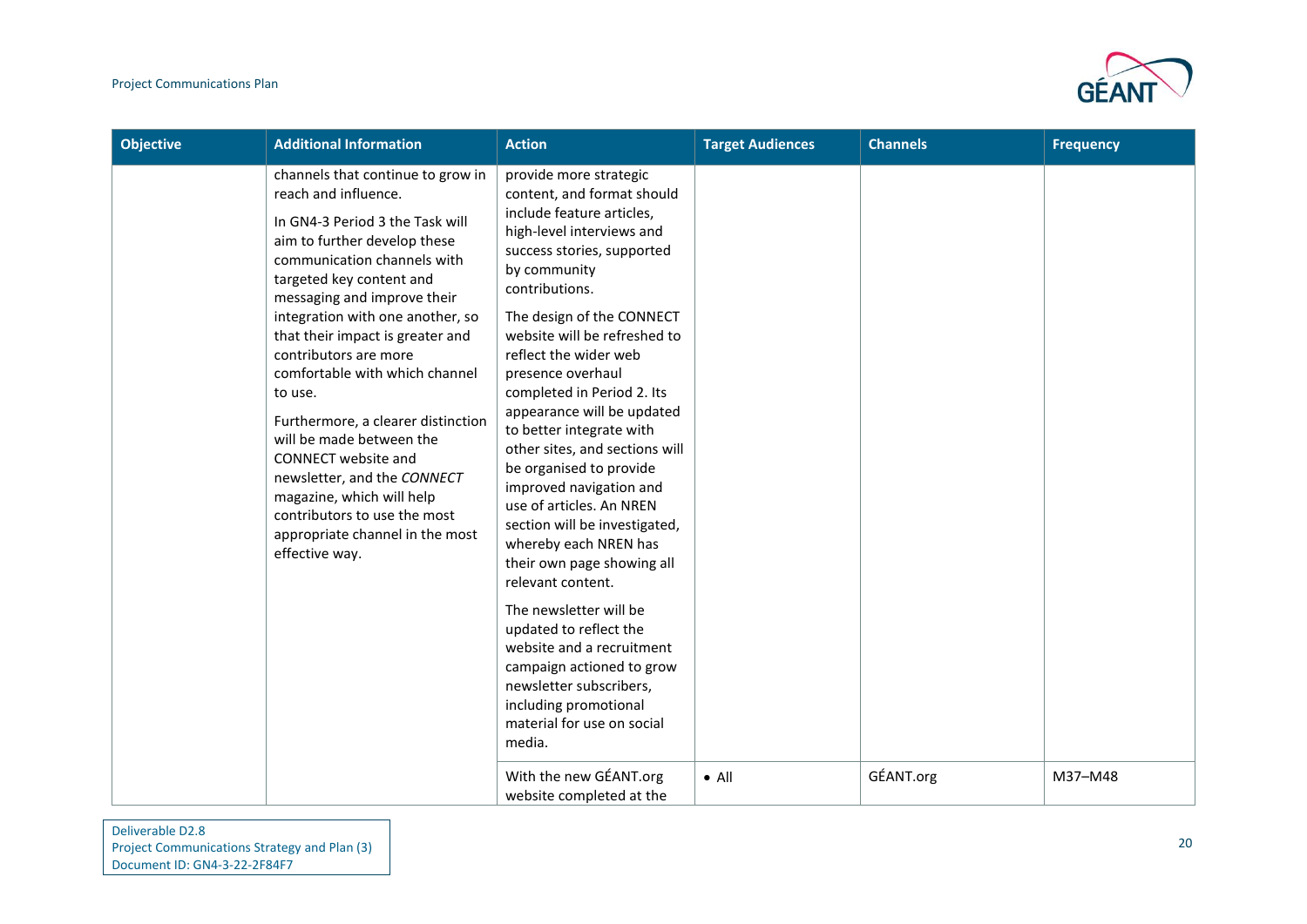

| <b>Objective</b>                                           | <b>Additional Information</b>                                                               | <b>Action</b>                                                                                                                                                                                                 | <b>Target Audiences</b>                                                                | <b>Channels</b>         | <b>Frequency</b>                    |
|------------------------------------------------------------|---------------------------------------------------------------------------------------------|---------------------------------------------------------------------------------------------------------------------------------------------------------------------------------------------------------------|----------------------------------------------------------------------------------------|-------------------------|-------------------------------------|
|                                                            |                                                                                             | end of Period 2, work in<br>Period 3 will focus on<br>developing the content and<br>enhancing the user<br>experience, which will in<br>turn increase visitor<br>engagement levels<br>throughout the websites. |                                                                                        |                         |                                     |
|                                                            |                                                                                             | Conduct a regular review<br>process to ensure all GÉANT<br>websites, social media<br>channels and newsletters<br>are aligned and working<br>together to provide a<br>seamless user experience.                | $\bullet$ All                                                                          | All channels            | Quarterly                           |
|                                                            |                                                                                             | Provide continued design<br>support to WP2 T2 to<br>improve the branding of<br>service microsites and<br>ensure a more consistent<br>feel that emphasises where<br>they sit under the GÉANT<br>umbrella.      | $\bullet$ a<br>$\bullet$ b<br>$\bullet$ C<br>$\bullet$ d<br>$\bullet$ e<br>$\bullet$ g | Services microsites     | Quarterly                           |
| Help to build a<br>stronger profile for                    | GÉANT holds a leadership<br>position in Trust, Identity and                                 | Continue to support WP2 T2<br>Services Marketing by                                                                                                                                                           | $\bullet$ a<br>$\bullet$ b                                                             | <b>CONNECT channels</b> | As needed for WP2<br>T <sub>2</sub> |
| Trust, Identity and<br>Security $-$<br>highlighting the    | Security, with eduroam and<br>eduGAIN acting as core services<br>to the GÉANT offering, and | producing a range of<br>materials (graphics,<br>animations, literature,                                                                                                                                       | $\bullet$ C<br>$\bullet$ d<br>$\bullet$ e                                              | Social media channels   | As needed for WP2<br>T <sub>2</sub> |
| range of services<br>available and<br>leveraging the brand | services such as eduTEAMS and<br>InAcademia being added.                                    | digital engagement<br>campaigns, booth posters,<br>etc.), including short                                                                                                                                     |                                                                                        | <b>IMPACT</b> website   | As needed for WP2<br>T <sub>2</sub> |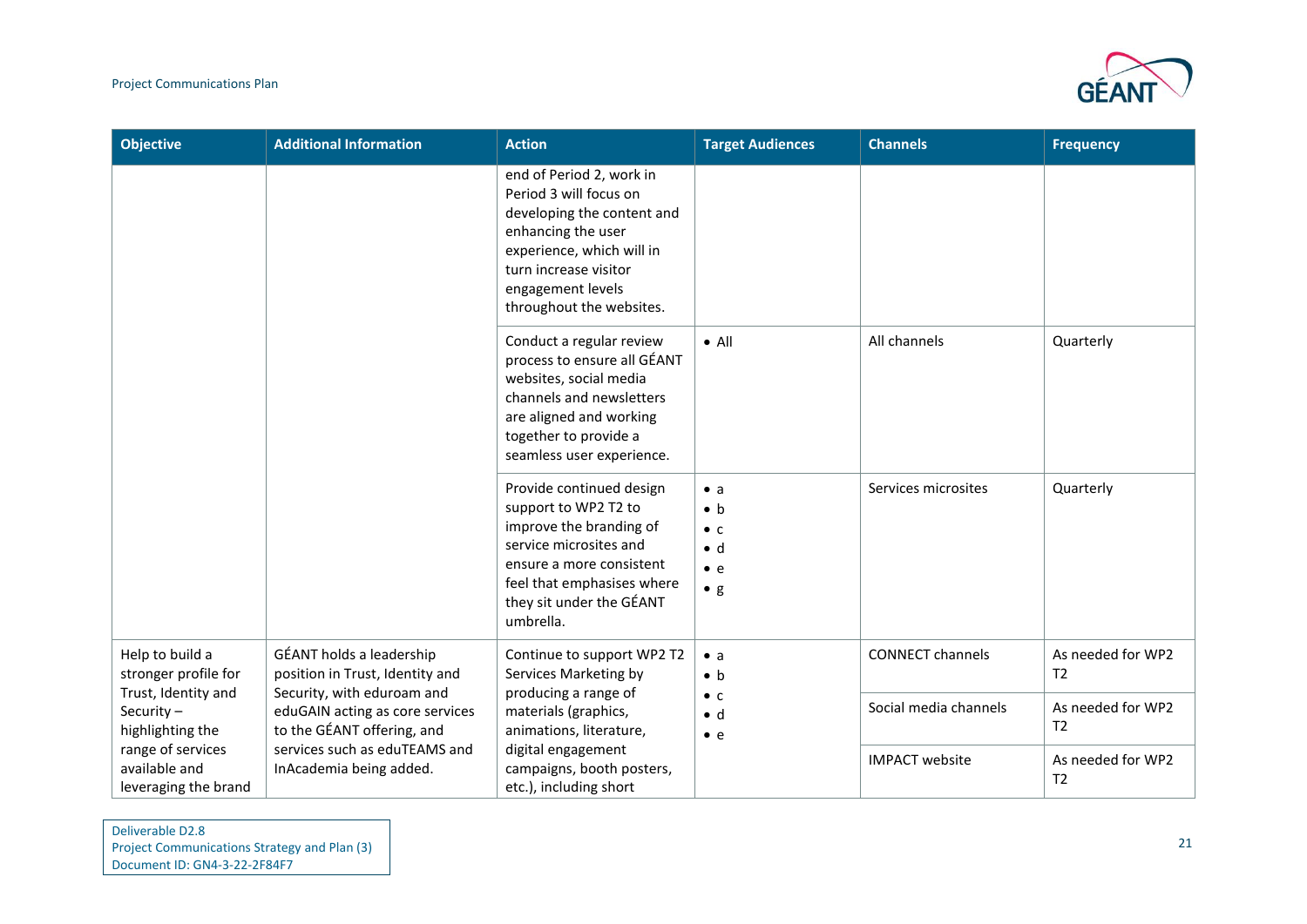

| <b>Objective</b>                                     | <b>Additional Information</b> | <b>Action</b>                                                                                                       | <b>Target Audiences</b> | <b>Channels</b>     | <b>Frequency</b>                    |
|------------------------------------------------------|-------------------------------|---------------------------------------------------------------------------------------------------------------------|-------------------------|---------------------|-------------------------------------|
| awareness of core<br>services such as<br>eduroam and |                               | animations that encourage<br>click-through and a more in-<br>depth video that targets a<br>more technical audience. |                         | Services microsites | As needed for WP2<br>T <sub>2</sub> |
| eduGAIN.                                             |                               |                                                                                                                     |                         | Events              | As needed for WP2<br>T <sub>2</sub> |

#### Table 3.3: Communications plan

<span id="page-23-0"></span>The identified actions will be tracked on an ongoing basis and their success measured against the KPIs set for the Task (see Section [4\)](#page-24-1). Progress will be reported in quarterly management reports and any issues identified for monthly red, amber, green (RAG) status reports.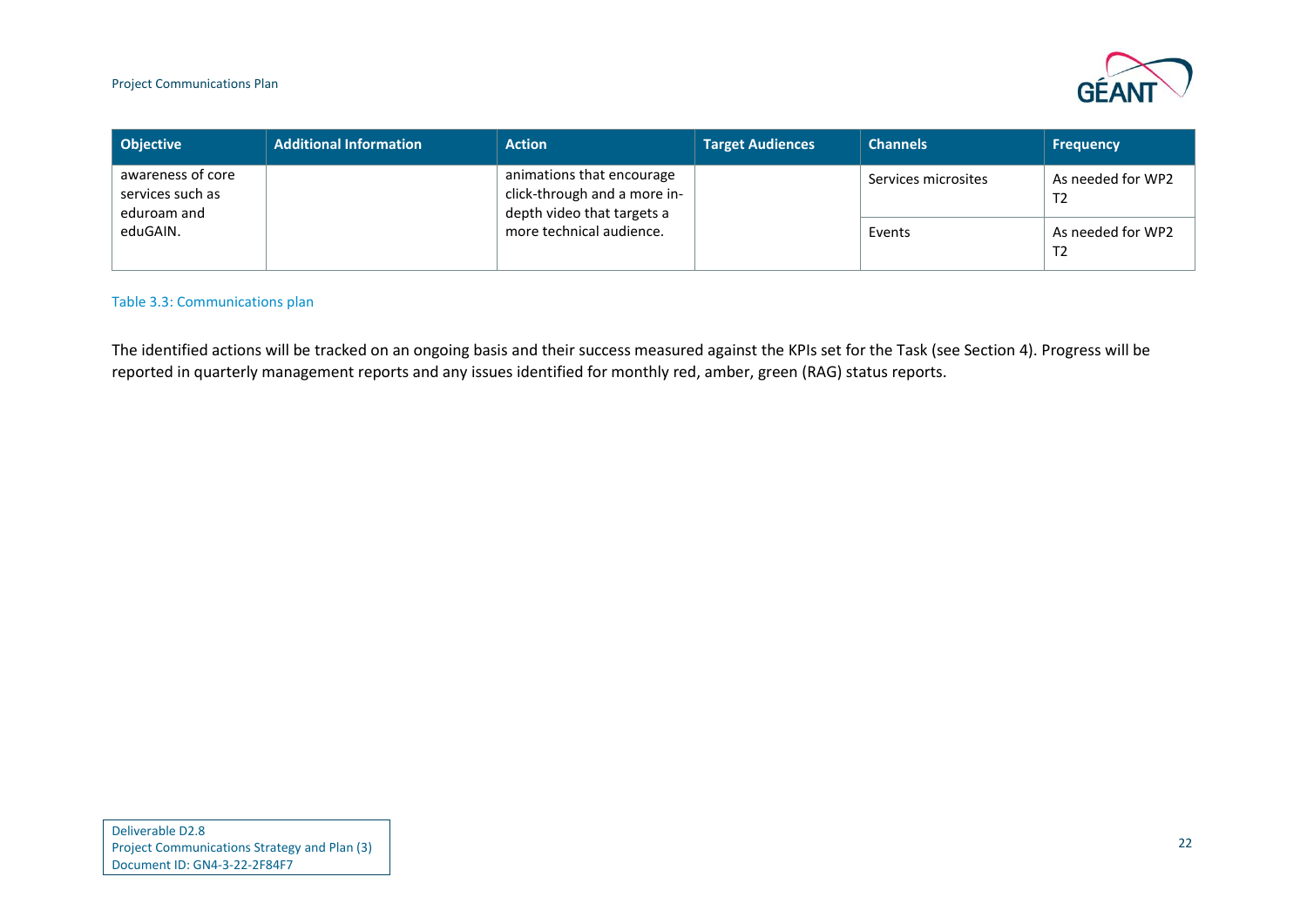

## <span id="page-24-1"></span><span id="page-24-0"></span>**<sup>4</sup> Key Performance Indicators**

The success of the communications plan is measured against key performance indicators (KPIs).

The following KPIs have been set to support the monitoring of its effectiveness. These are largely carried over from Period 2 but have been adapted as follows:

• Increase distribution of *CONNECT* printed magazine by 5% year on year.

In GN4-3 Periods 1 and 2, distribution (including copies sent to NRENs, other organisations and distributed at events) was initially measured for each issue and reported within the quarterly management reports, providing an overall annual figure. However, in light of COVID-19, *CONNECT* 34, 35, 36 and 37 were not printed, instead being published online only due to cancellation of TNC20, the online format of TNC21, and continued remote working by many GÉANT audiences.

Therefore, the KPI relating to *CONNECT* magazine will instead focus on readership of the digital editions. The revised KPI will be:

Increase readership of *CONNECT* digital magazine to 650 downloads/views per issue by M48.

• Increase total visits to GÉANT community portal by 10% year on year for the duration of GN4- 3.

Visits are tracked on a monthly basis and reported in the quarterly management reports, providing an overall annual figure for the calendar year.

• 50% of social media posts to generate >=2.0% engagement rate.

Whilst this engagement rate was initially set and measured for Twitter alone, it has been expanded to include Twitter, Facebook and LinkedIn. In addition, as it has proved impractical to monitor only 50% of social media posts, the engagement rate KPI will apply to all posts.

Engagement rate will therefore be measured as an average across Twitter, Facebook and LinkedIn for all posts.

In addition, a digital engagement report is produced on a monthly basis and used to analyse and influence activity on social media channels.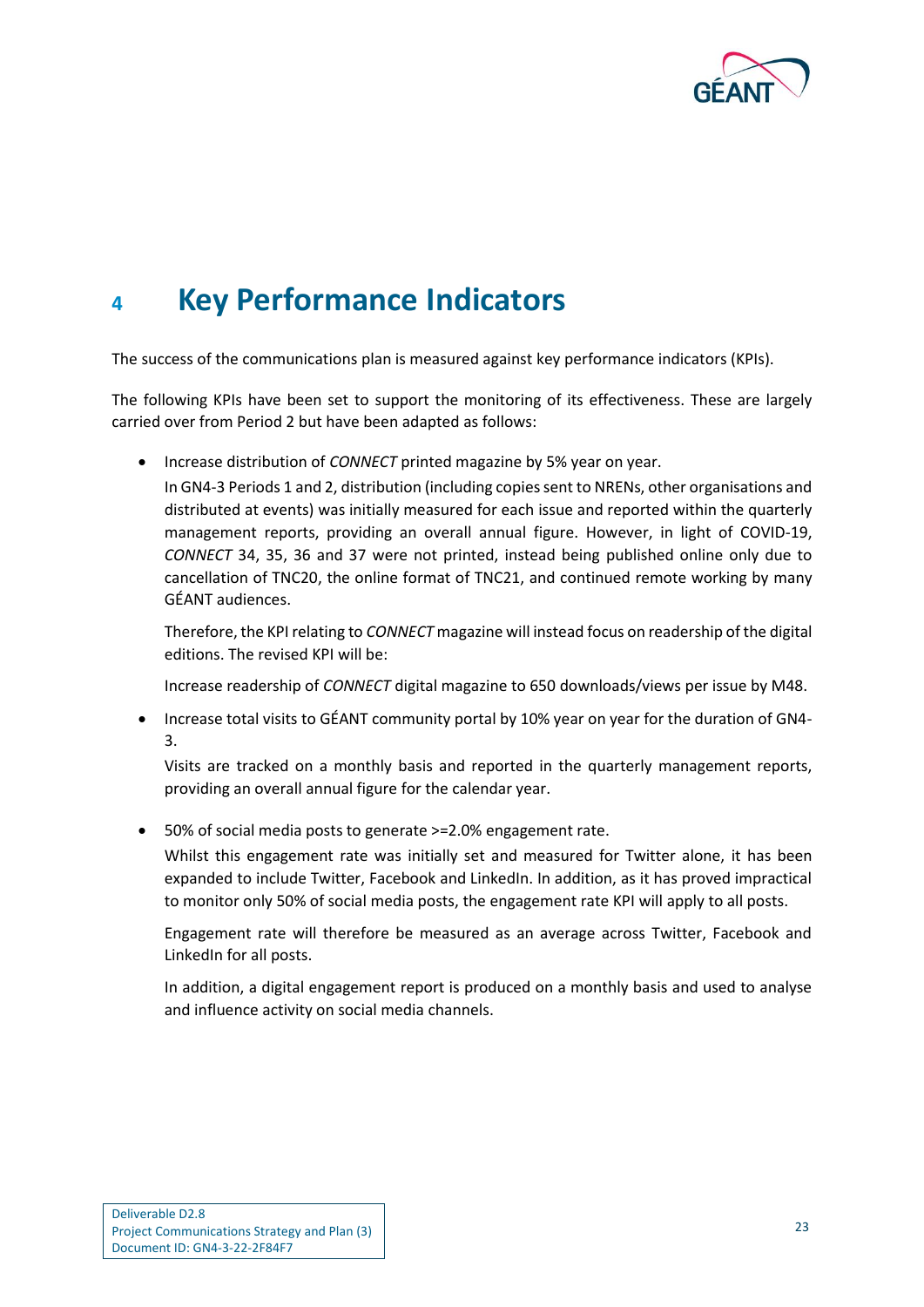

### <span id="page-25-0"></span>**<sup>5</sup> Conclusions**

WP2 Task 1 Communications and Design has a broad remit, and it is anticipated that the objectives and associated actions identified in this deliverable will bring clarity and purpose to this, thus providing the best possible support to the project's objectives.

Certain approaches are required to ensure success:

- Close collaboration with all Work Packages, but particularly with WP3 User and Stakeholder Engagement, and with Task 2 Services Marketing and Task 3 Events within WP2 itself.
- Creation of engaging and appropriate content for diverse stakeholders, that can also be easily shared with and by project partners. The established "twin track" approach that has proved effective in GN4-3 Periods 1 and 2 will continue to be followed, as will the approach of recognising the need for a diverse range of content to suit the digital landscape, and subsequent evolving behaviours of audiences.

Having delivered the new CONNECT family (magazine, website and newsletter) and overhauled the GÉANT web presences (creating the GÉANT, NETWORK, COMMUNITY, PROJECTS, and ABOUT sites), it is planned that further integration of the channels will continue in Period 3. In addition, more targeted use of social media channels in Period 2 has shown that particular content performs better in certain channels – e.g. network-related content performs well on LinkedIn – and in Period 3 work will focus on making the most of this approach to grow awareness further.

Ongoing development of content is key to engagement and continued growth in audience, and the project will therefore focus efforts on this content creation – particularly in areas such as Quantum, EOSC, and HPC, but also in "traditional" areas such as the network; trust, identity and security; and community. In addition, an increased focus will be placed on showcasing user communities and the services on which they rely, so as to support wider take-up of GÉANT services.

Furthermore, increased support to those Work Packages involved in learning and development resources and content is anticipated, to support the delivery of an improvement in upskilling and participant retention.

Progress towards these objectives will be monitored on a monthly basis, reported on at the Project Management Board meetings, and adjustments made where necessary to ensure completion.